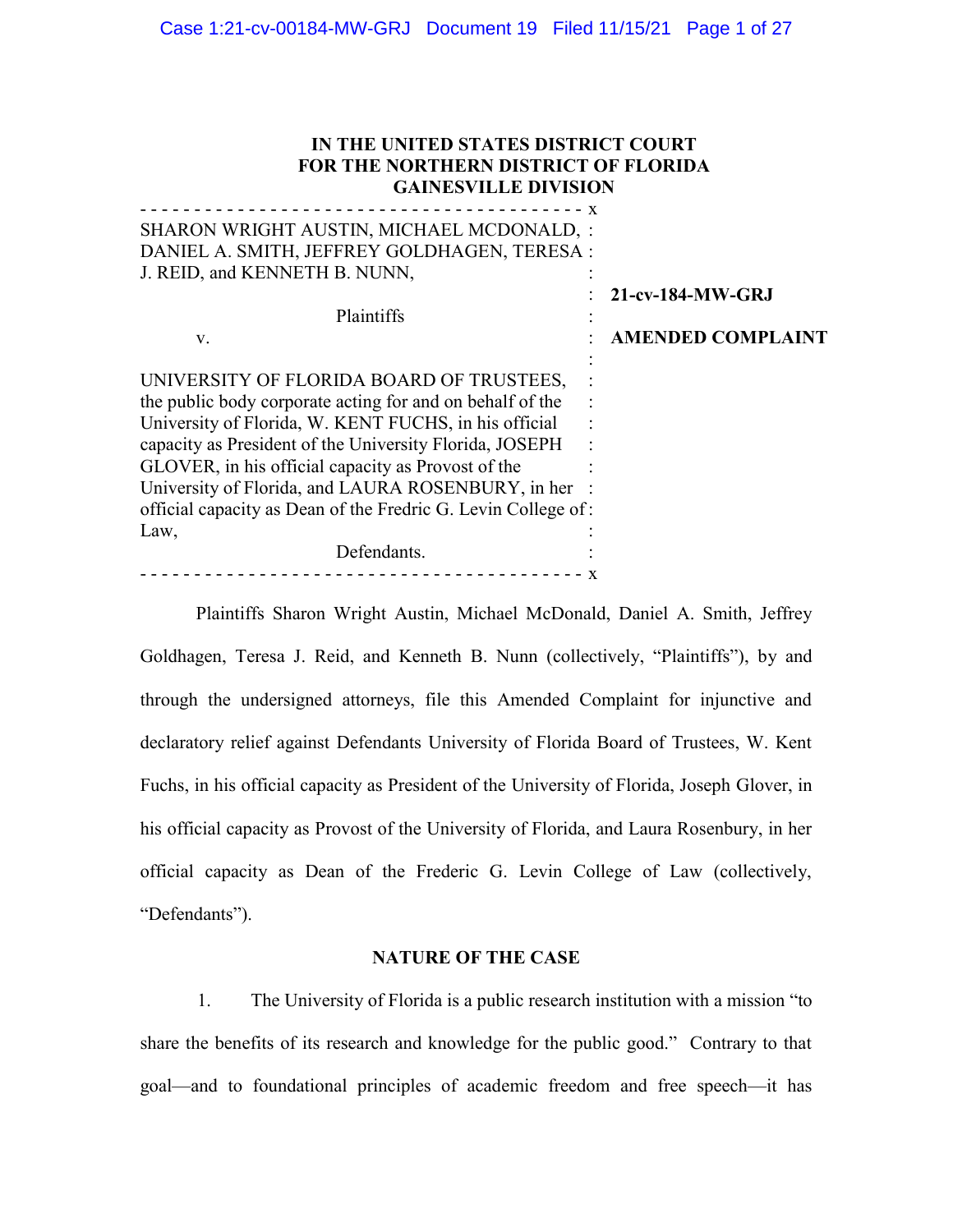## Case 1:21-cv-00184-MW-GRJ Document 19 Filed 11/15/21 Page 2 of 27

adopted a policy of censoring faculty members who participate in lawsuits against the State of Florida's policies.

2. Plaintiffs are six full-time professors at the University who were asked and sought the University's permission to participate in litigation challenging laws on voting rights and COVID-19 public health measures. The University denied Plaintiffs' requests for one reason: Plaintiffs wanted to use their experience and expertise to support Florida citizens who challenged the State of Florida, rather than backing the State's position.

3. Plaintiffs' job as public university professors and researchers is not to be mouthpieces for the government's point of view. It is to develop and share their academic knowledge and expertise with the people of Florida while upholding the University's values and fulfilling their oath—taken by all public employees in the State to "support the Constitution of the United States and of the State of Florida."

4. Nor did Plaintiffs surrender their constitutional rights when they became public employees. By discriminating against Plaintiffs based on the viewpoints they wish to express and by seeking to prevent them from speaking on issues of overwhelming public importance, the University of Florida violated Plaintiffs' rights under the First Amendment.

5. The University will continue to do so if it is not stopped. Facing a firestorm of nationwide criticism, the University agreed to let Plaintiffs proceed with their already-planned testimony in pending cases. But the University's unconstitutional conflict-of-interest policy remains in place, giving the University unfettered discretion to stifle speech that it deems "adverse" to the State's political interests.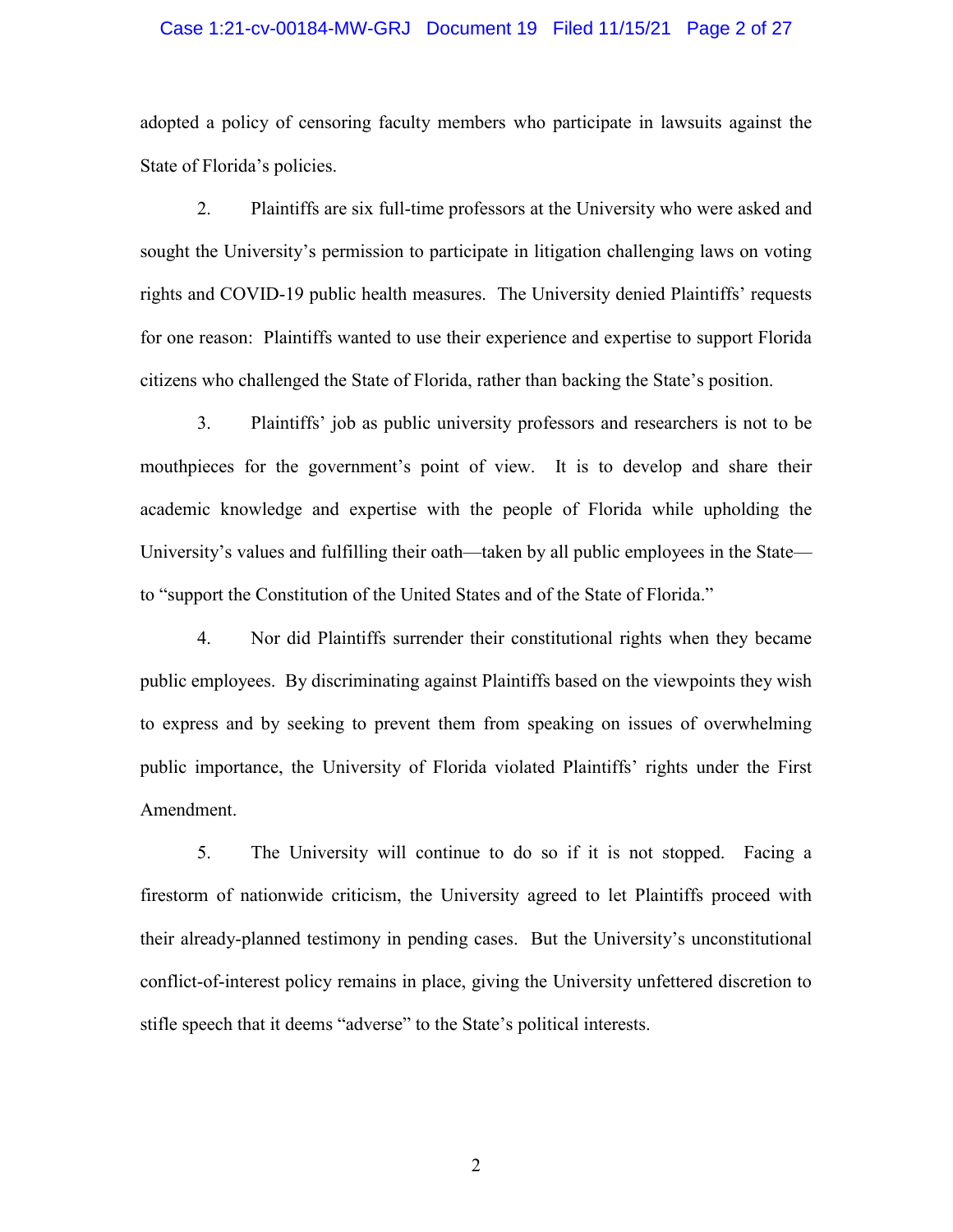## Case 1:21-cv-00184-MW-GRJ Document 19 Filed 11/15/21 Page 3 of 27

6. Unless and until the University's unconstitutional policy is rescinded, Plaintiffs' First Amendment rights and academic freedom—and those of every University of Florida faculty member—remain at stake.

## **PARTIES**

7. Plaintiff Sharon Wright Austin is a Professor of Political Science at the University of Florida. Professor Austin has been a member of the University faculty since 2001. Her scholarship and research focuses on African American mayoral elections, African American and Caribbean American political relationships, rural African American political activism, and African American political behavior. Professor Austin has authored books on African American political participation and published numerous articles on related topics. In addition, she was until recently the Director of the University's African American Studies program.

8. Plaintiff Michael McDonald is a Professor of Political Science at the University. Professor McDonald has been a member of the University faculty since 2014. His research focuses on elections, including voter turnout and eligibility. He has consulted on redistricting measures and served as an expert witness in lawsuits concerning elections in states around the country. Professor McDonald is also a coprincipal investigator on the Public Mapping Project, which encourages public participation in redistricting.

9. Plaintiff Daniel A. Smith is a Professor of Political Science and Chair of the University's Political Science Department. Professor Smith has been a member of the University faculty since 2003. His research examines the effects of ballot measures, campaign financing, redistricting, and electoral laws on voting and political participation in the United States. Professor Smith has served as an expert witness in a number of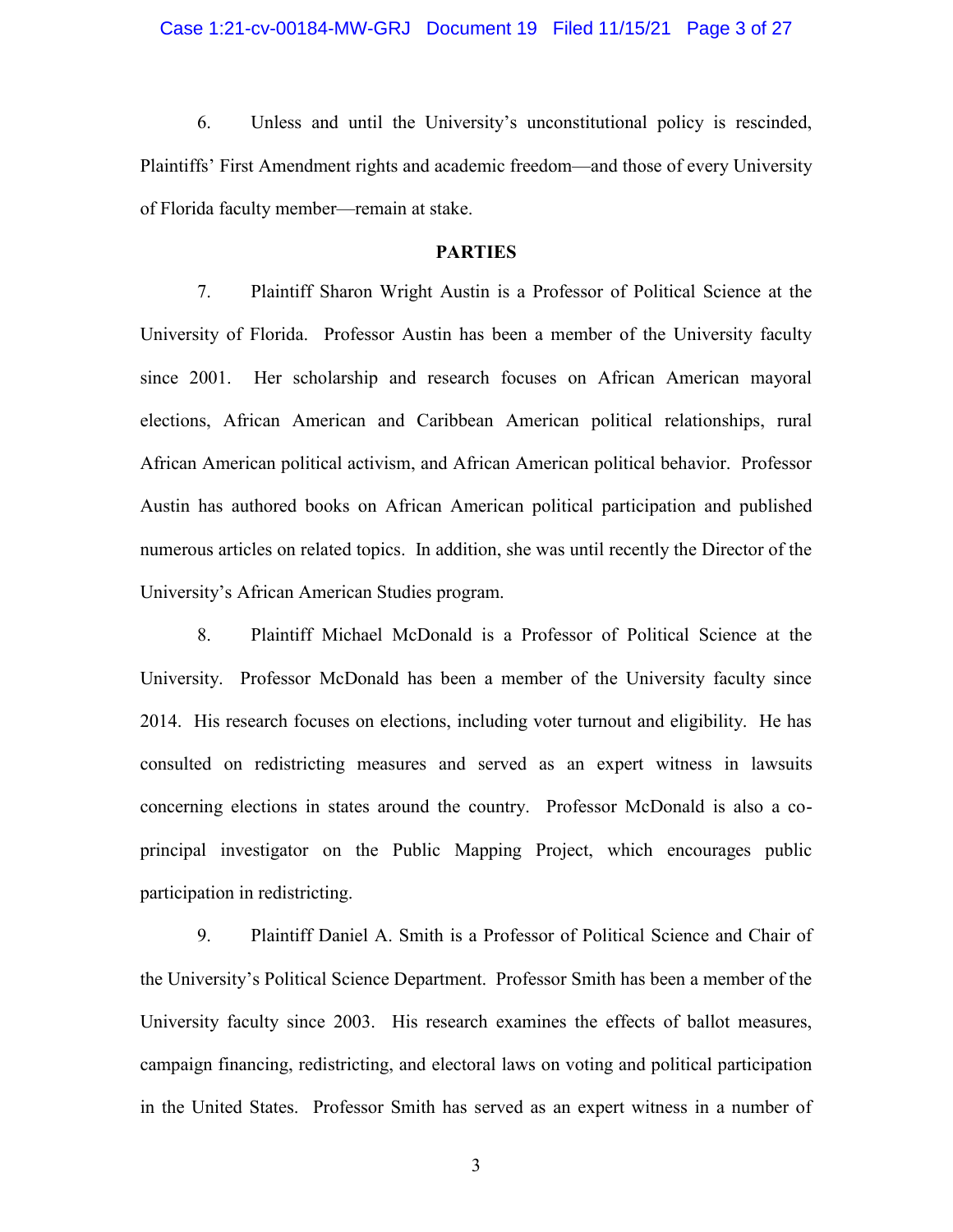## Case 1:21-cv-00184-MW-GRJ Document 19 Filed 11/15/21 Page 4 of 27

lawsuits concerning voting rights, ballot measures, campaign finance laws, and redistricting. He has also testified before Congress and the state legislatures of Colorado and Florida on elections issues.

10. Plaintiff Jeffrey Goldhagen is a Professor of Pediatrics and the Chief of the Division of Community and Societal Pediatrics at the University of Florida College of Medicine. Professor Goldhagen has been a member of the University faculty since 1993. He focuses on community-based pediatrics and public health services. He serves as the Medical Director for the Partnership for Child Health, the President of the International Society for Social Pediatrics and Child Health, and is the co-founder of the Population Health Consortium of Northeast Florida, which was formed in 2020 to respond to the COVID-19 pandemic. Professor Goldhagen has served as an expert witness in litigation relating to lead poisoning of children. He has also served as the Director of the Duval County Health Department and the Medical Director of Cleveland, Ohio's Department of Public Health.

11. Plaintiff Teresa J. Reid is a Professor at the University of Florida Fredric G. Levin College of Law (the "Law School"). Professor Reid has been a member of the University faculty since 1987. Her areas of expertise and teaching include the death penalty, legal writing, appellate advocacy, legal ethics, legal professionalism, evidence, and mediation. She has presented numerous lectures and performed pro bono work on these topics, including by signing on to amicus curiae briefs (otherwise known as friendof-the-court briefs).

12. Plaintiff Kenneth B. Nunn is a Professor at the Law School. Professor Nunn has been a member of the University faculty since 1990. His areas of teaching and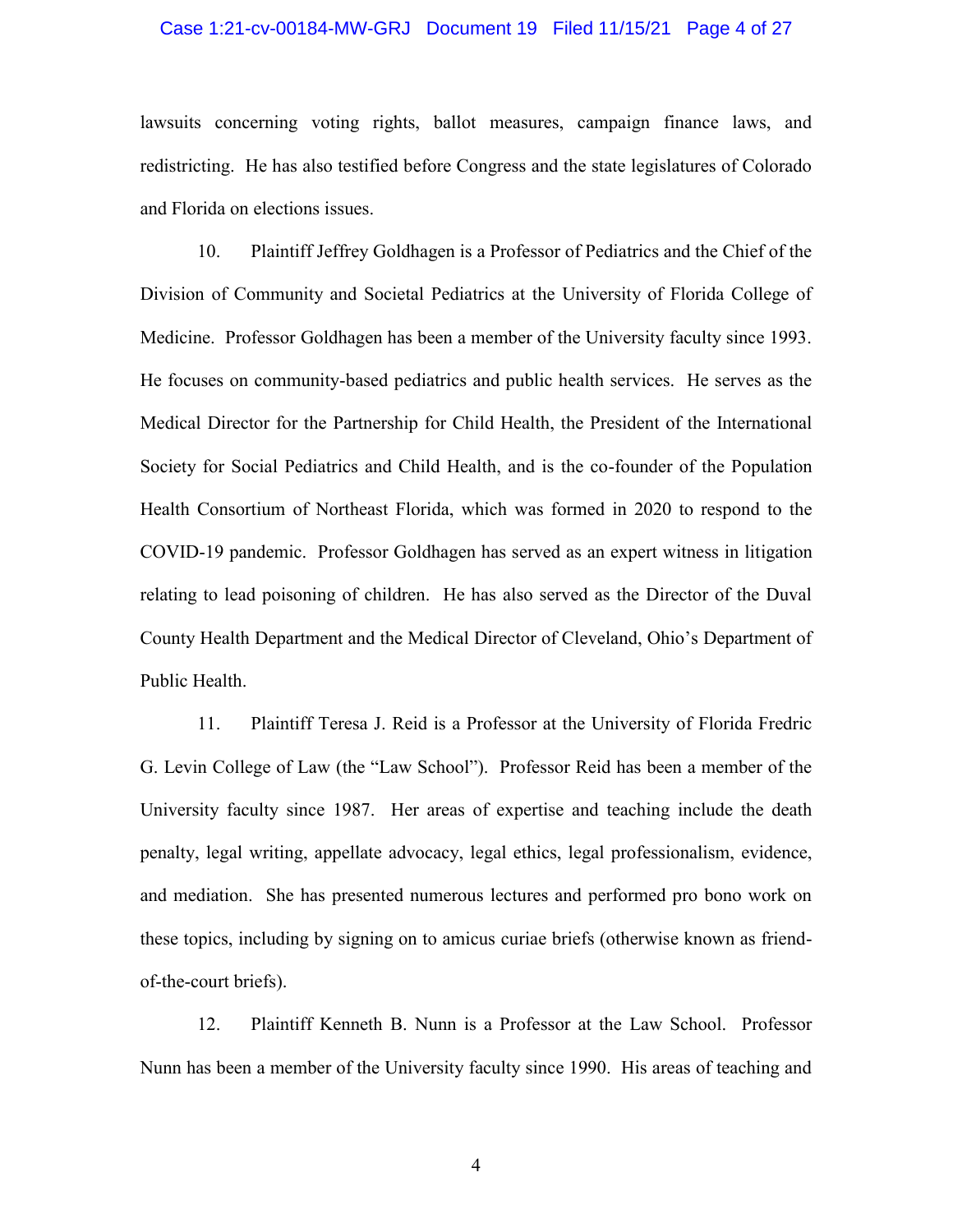## Case 1:21-cv-00184-MW-GRJ Document 19 Filed 11/15/21 Page 5 of 27

expertise include criminal law, criminal procedure, African American history and the law, race and the justice system, and law and cultural studies. Professor Nunn has served as a member of the Innocence Commission of the State of Florida, which was charged with identifying causes of wrongful convictions in the State and recommending changes in legislation, court rules, and law enforcement practices to reduce the incidence of wrongful convictions. He has also authored numerous academic articles, given scholarly presentations, and signed amicus briefs on issues related to his fields of study.

13. Defendant University of Florida Board of Trustees is the public body corporate of the University. It sets policy for the institution and serves as the institution's legal owner and governing board.

14. Defendant W. Kent Fuchs is the President of the University. As President, Defendant Fuchs is responsible for the general administration of all University activities. Defendant Fuchs is being sued only in his official capacity.

15. Defendant Joseph Glover is the Provost of the University. As Provost, Defendant Glover is the chief academic officer and the second highest-ranking officer of the University, acting for the President in his absence. Defendant Glover is responsible for: supervising the allocation of academic resources; improving instruction and coordinating instructional activities; developing and improving research activities; evaluating University academic activity; establishing the University's policy with respect to employment, promotion, and tenure of academic faculty; overseeing the University's Conflicts of Interest Office; and implementing the University's Affirmative Action/Equal Opportunity Program. Defendant Glover is being sued only in his official capacity.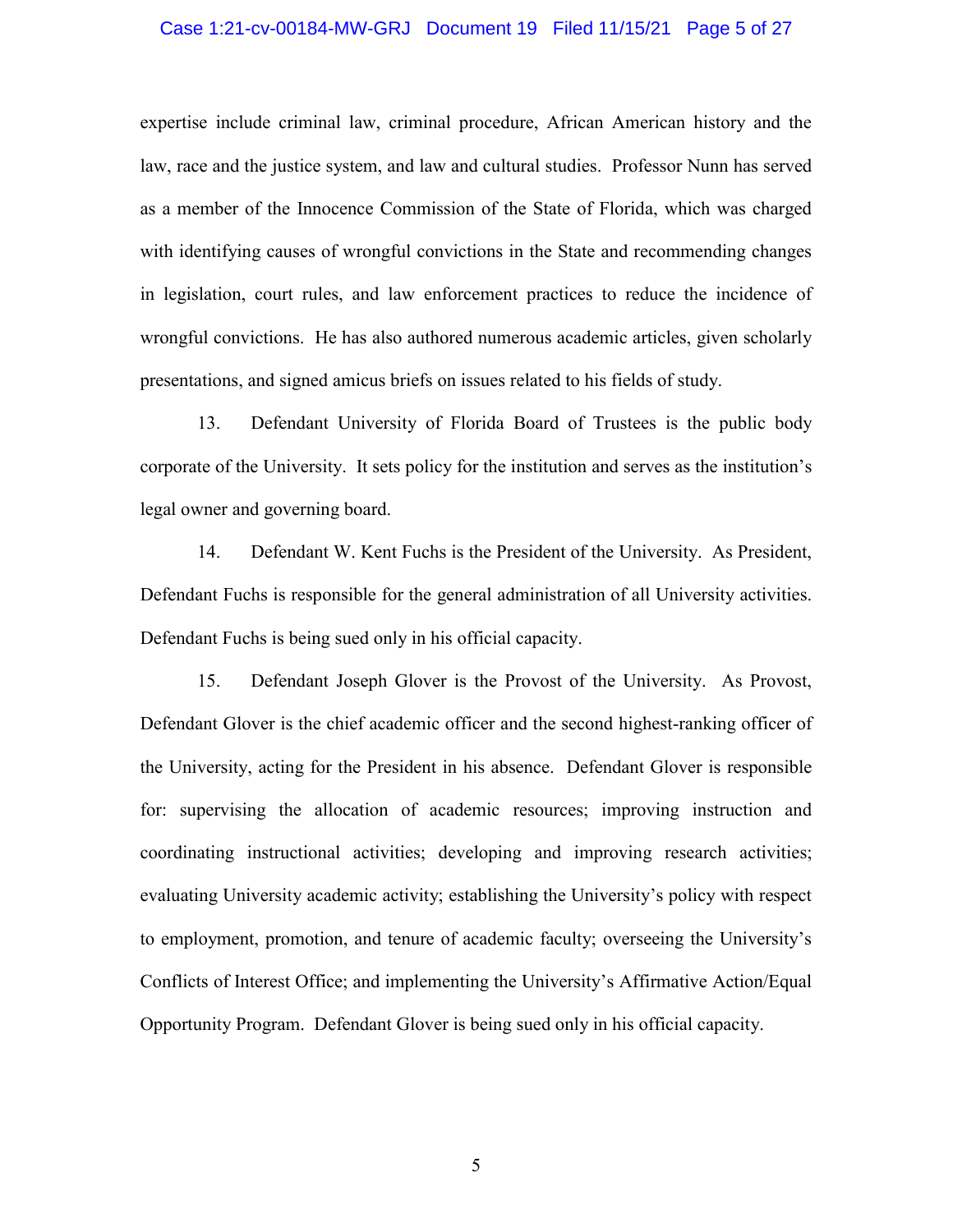## Case 1:21-cv-00184-MW-GRJ Document 19 Filed 11/15/21 Page 6 of 27

16. Defendant Laura Rosenbury is the Dean of the Law School. In that position, Dean Rosenbury has been tasked with enforcing the University's Conflict of Interest Policy as it applies to Law School professors. Defendant Rosenbury is being sued only in her official capacity.

## **JURISDICTION AND VENUE**

17. Plaintiffs bring this action under 42 U.S.C. §§ 1983 and 1988 to redress deprivation under color of state law of their rights secured by the First Amendment of the United States Constitution.

18. This Court has jurisdiction over the subject matter of this action pursuant to 28 U.S.C. §§ 1331 and 1343 because Plaintiffs' claim arises under the Constitution and laws of the United States.

19. This Court has personal jurisdiction over Defendants, who are sued in their official capacities as officers of the State of Florida or its political subdivisions.

20. Venue is proper in this Court under 28 U.S.C. § 1391(b)(1) because Defendants perform their official duties in this judicial district at the University's campus in Gainesville, Florida. Venue also is proper in this Court under 28 U.S.C. § 1391(b)(2) because a substantial part of the events that give rise to Plaintiffs' claim occurred in this judicial district.

21. This Court has the authority to enter a declaratory judgment and to provide preliminary and permanent injunctive relief pursuant to Rules 57 and 65 of the Federal Rules of Civil Procedure and 28 U.S.C. §§ 2201–2202.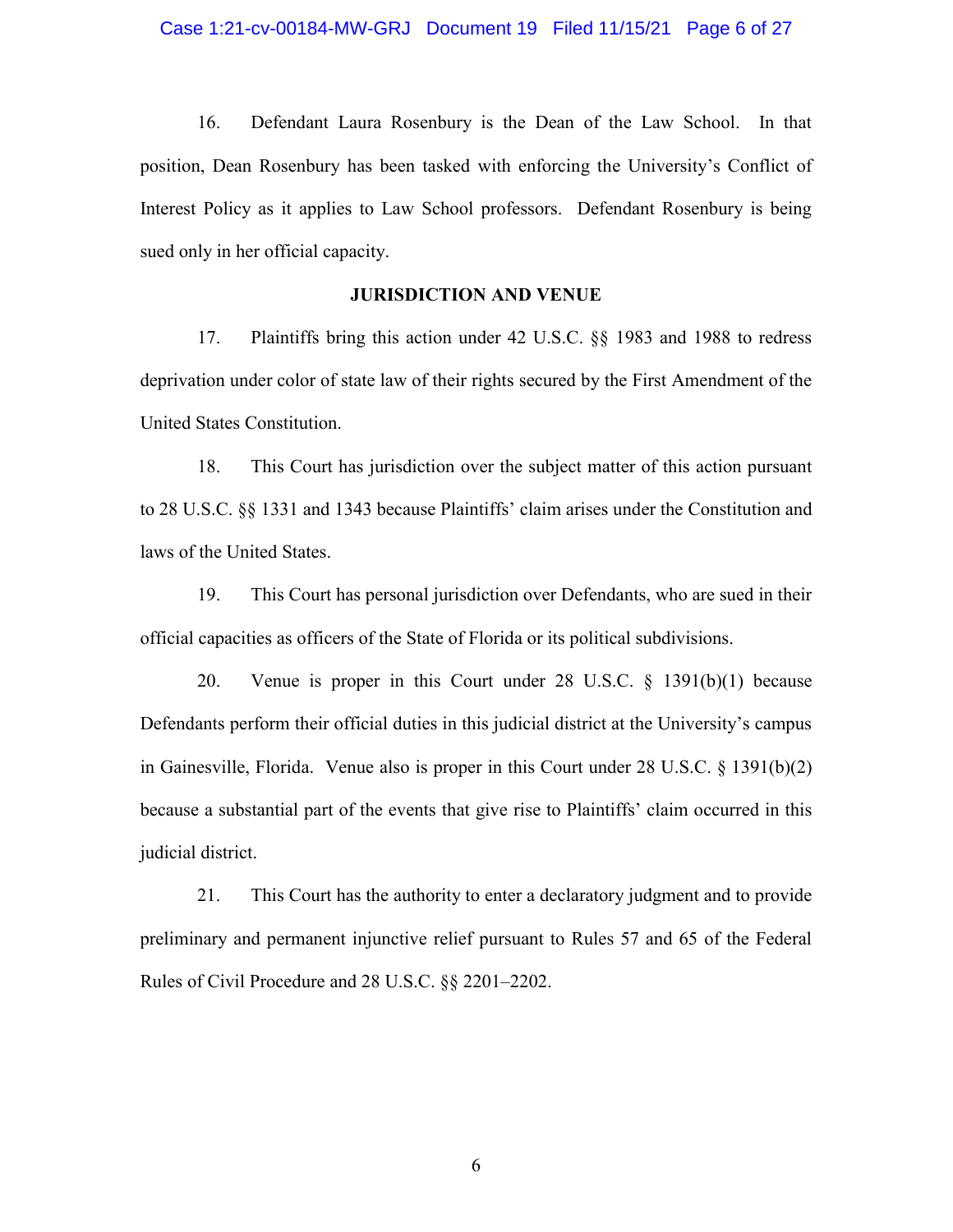## **FACTUAL BACKGROUND**

# **The University Adopts a Policy Giving It Unbridled Discretion to Prohibit Faculty from Speaking Out Against the State.**

22. The University requires its faculty members to get its permission before engaging in certain activities. The current version of the University's Conflicts of Commitment and Conflicts of Interest Policy ("the Policy"), which took effect on July 1, 2020, requires faculty to file a request for permission on the University's online conflicts system ("UFOLIO") each time they seek to participate in an "Outside Activity," which it defines as "any paid or unpaid activity . . . which could create an actual or apparent Conflict of Commitment or Conflict of Interest."

23. The Policy provides little clarity as to what constitutes a "Conflict of Commitment" or a "Conflict of Interest." It defines a "Conflict of Commitment" as "an Outside Activity, either paid or unpaid, that could interfere with the[] [employees'] professional obligations to the University." It defines a "Conflict of Interest" as something that "occurs when a University Employee's financial, professional, commercial or personal interests or activities outside of the University affects, or appears to affect, their professional judgement or obligations to the University."

24. Significantly, the Policy gives the University "sole discretion" to "determine[]" whether a Conflict of Interest or a Conflict of Commitment "may exist" and to determine what sanctions should be imposed on a faculty member with such a conflict. As set forth below, the University has used its discretion to define those terms in a manner that discriminates on the basis of faculty members' viewpoints and has offered shifting and inconsistent explanations for its interpretation of the Policy.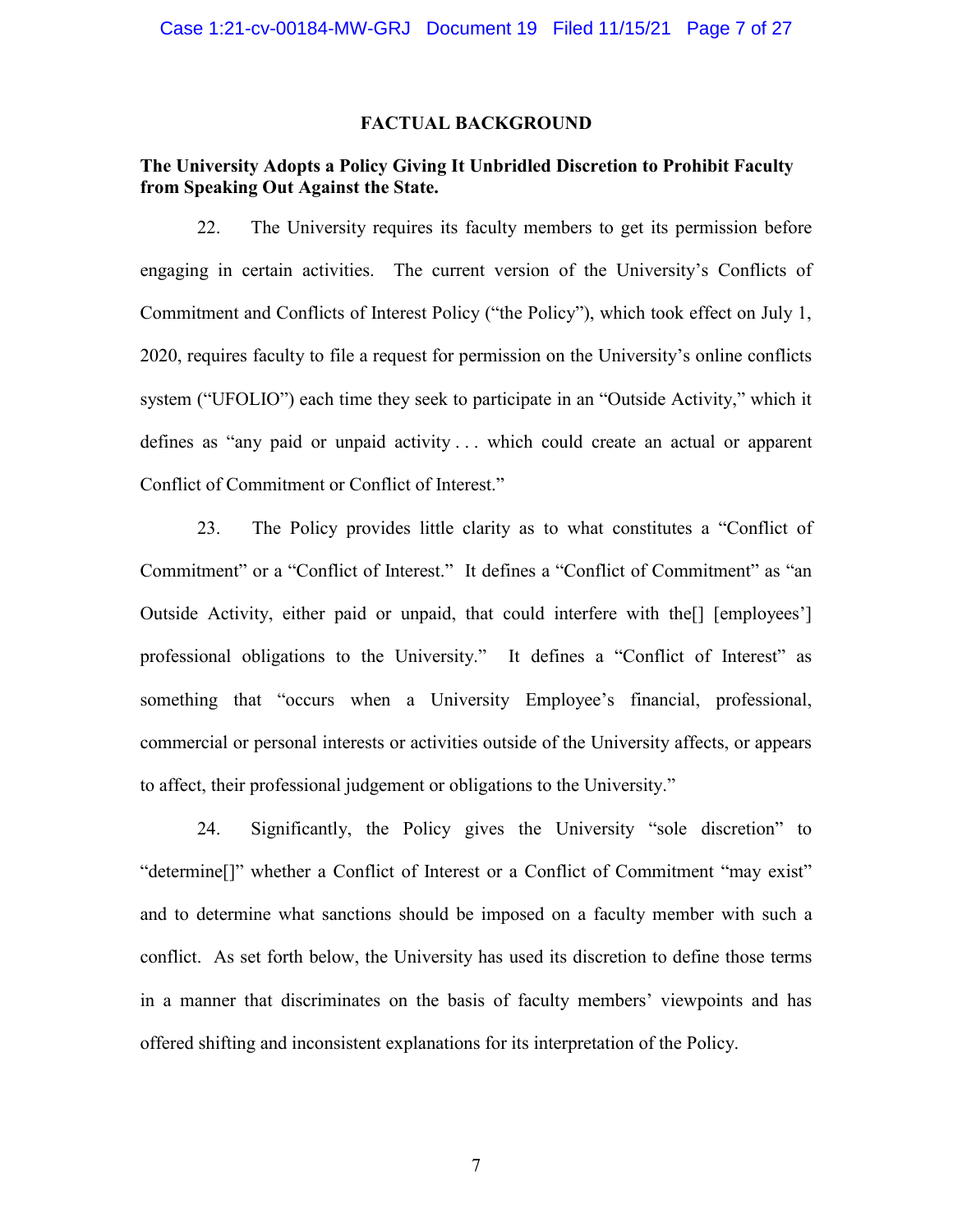### Case 1:21-cv-00184-MW-GRJ Document 19 Filed 11/15/21 Page 8 of 27

25. The penalties for an employee's failure to comply with the Policy can be severe. The Policy provides that any violation of its requirements—including failure to disclose an outside activity or proceeding with an outside activity without first obtaining approval—can result in "administrative or disciplinary action . . . up to and including termination of employment."

## **The University Prevents Law School Professors From Signing an Amicus Curiae Brief with Their Institutional Affiliation.**

26. On January 31, 2020, Gary Wimsett, Jr., Assistant Vice President for Conflicts of Interest, gave a presentation to the Law School faculty on the Policy.

27. On February 10, 2020, Dean Rosenbury emailed the Law School faculty to provide "some clarification" on the Policy's scope. She told the Law School faculty: "Writing or *signing on* to an amicus brief in your capacity as an individual law professor" was not an "Outside Activity" that required prior approval under the Policy because it was "[c]onsidered [p]art of [y]our UF [a]ssignment." (emphasis added.) Only "[a]micus briefs *written for another individual or entity*" were considered "Outside Activities" under the Policy. (emphasis added.)

28. In or around July 2020, Professor Nunn was contacted by attorneys for the plaintiffs in *Jones, et al. v. DeSantis, et al.*, No. 20-12003 (11th Cir.). That case challenged Florida Senate Bill 7066, which requires Florida citizens who have completed their sentence for felony convictions to pay any financial obligations included in their sentence before they can exercise their right to vote. The attorneys wanted to know whether Professor Nunn would be interested in signing an amicus brief in opposition to Florida Senate Bill 7066 along with other law professors from around the country and across the State of Florida.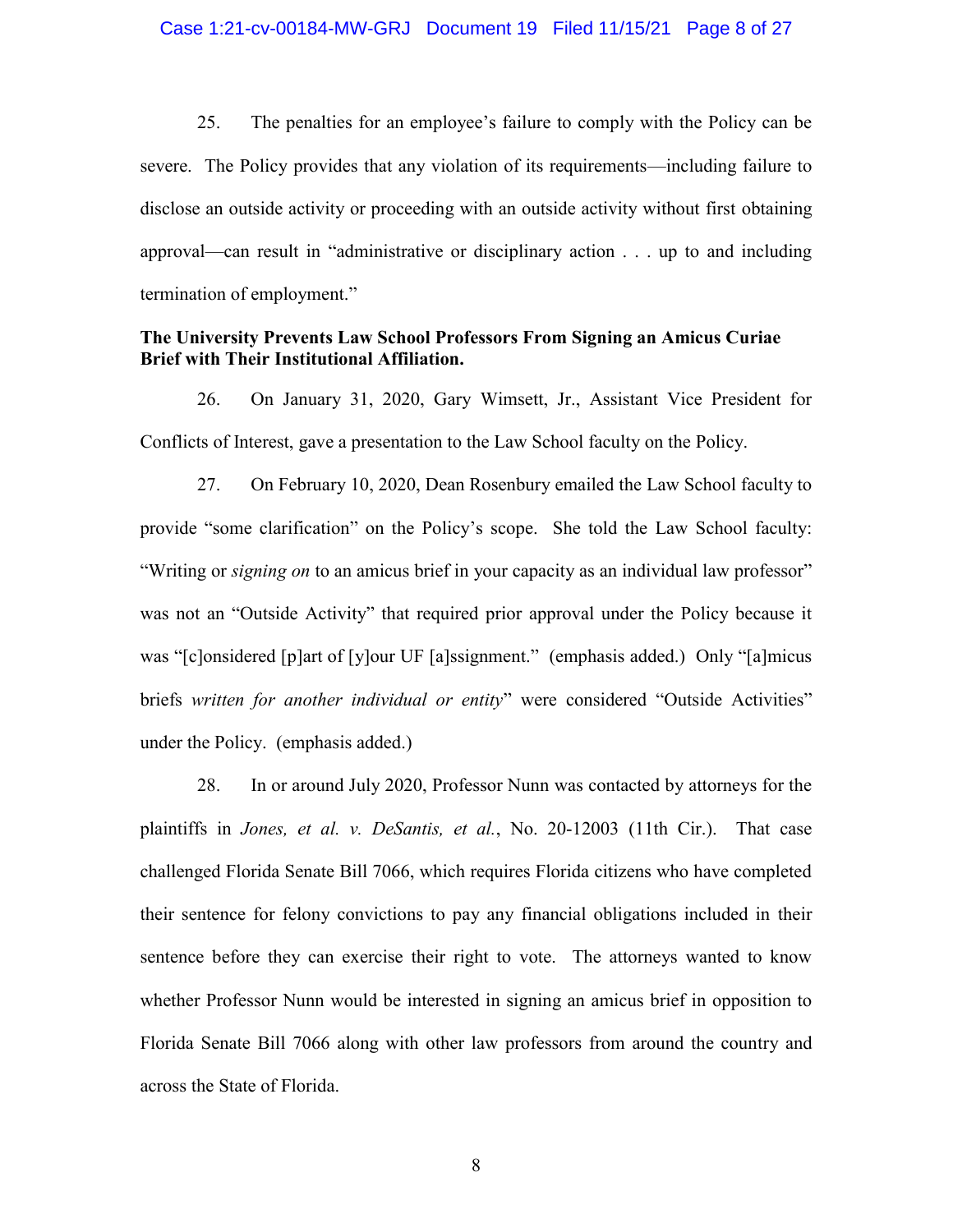## Case 1:21-cv-00184-MW-GRJ Document 19 Filed 11/15/21 Page 9 of 27

29. On July 1, 2020, Professor Nunn emailed over two dozen Law School colleagues who had expertise in constitutional law, voting rights law, civil rights law, or criminal procedure to ask whether they would be interested in joining the amicus brief in *Jones v. DeSantis*. Professor Nunn requested that they respond by July 8, 2020.

30. Professor Reid was among the faculty members who Professor Nunn contacted, and she agreed to join the amicus brief. Eight other Law School professors also agreed to sign on, in addition to the Law School's Center for the Study of Race and Race Relations.

31. In light of Dean Rosenbury's February 10, 2020 guidance, Professors Nunn and Reid did not think that they needed to seek the University's permission merely to sign the amicus brief in *Jones v. DeSantis*. It made sense to them that signing on to the amicus brief would not be considered an "Outside Activity" because it was consistent with their job responsibilities at the Law School, where each taught courses implicating the rights of criminal defendants and those convicted of felonies. Moreover, both Professors Nunn and Reid had previously signed numerous amicus briefs on issues relevant to their areas of expertise with no opposition from the University.

32. But on July 9, 2020, just one day after the deadline that Professor Nunn had set for agreeing to sign on to the amicus brief, the law school abruptly changed its position on signing amicus briefs. Dean Rosenbury emailed the Law School faculty, stating for the first time that faculty were required to seek permission before signing onto an amicus brief—but only if the brief was filed in a case opposing the State of Florida:

> [F]aculty participation in litigation against the state of Florida or any agency thereof, including through amicus briefs, is considered a potential conflict of interest. If you seek to participate in such litigation or to write or sign on to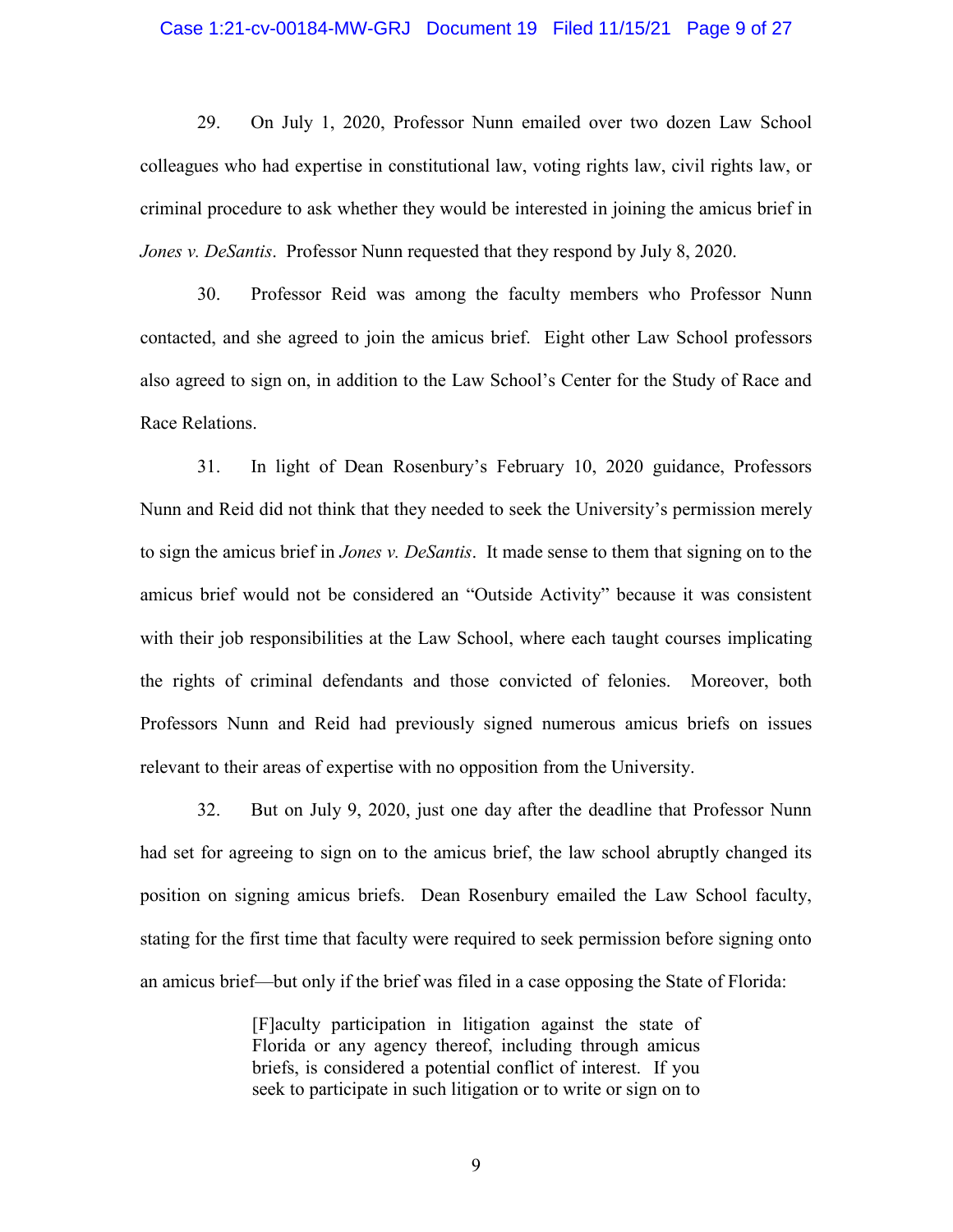an amicus brief in support of a party suing the state of Florida, you must fill out a disclosure form through UFOLIO and receive approval before participating. . . .

33. In an apparent reference to the Center for the Study of Race and Race Relations' plan to sign the amicus brief in *Jones v. DeSantis*, Dean Rosenbury added an additional requirement specific to entities like the Center: "Entities of the College of Law, such as centers, clinics, or other classes, seeking to participate in such litigation or amicus briefs must separately receive approval from me, the General Counsel, and President Fuchs."

34. Confused by this sudden change, Professor Nunn asked Dean Rosenbury to clarify the Policy as it applied to signing the amicus brief in *Jones v. DeSantis*. Contrary to her February 10, 2020 guidance that only outside activities were required to be disclosed, Dean Rosenbury responded: "You are correct that this is not an outside activity, but it is a potential conflict of interest because the amicus brief will be filed in an action against the state. You, and others, must therefore disclose on that basis."

35. On July 13, 2020, Dean Rosenbury wrote to Professor Nunn and other Law School faculty members:

> I have confirmed that the university will approve this activity so long as you participate solely in your individual capacity. You may not participate in your capacity as an employee of the University of Florida or on behalf of the Levin College of Law or the University of Florida. Please ensure that the amicus brief clearly indicates that any law school or university affiliation is included for identification purposes only.

36. Consistent with Dean Rosenbury's advice, Professor Nunn completed his UFOLIO disclosure for his participation in the litigation and included the following language: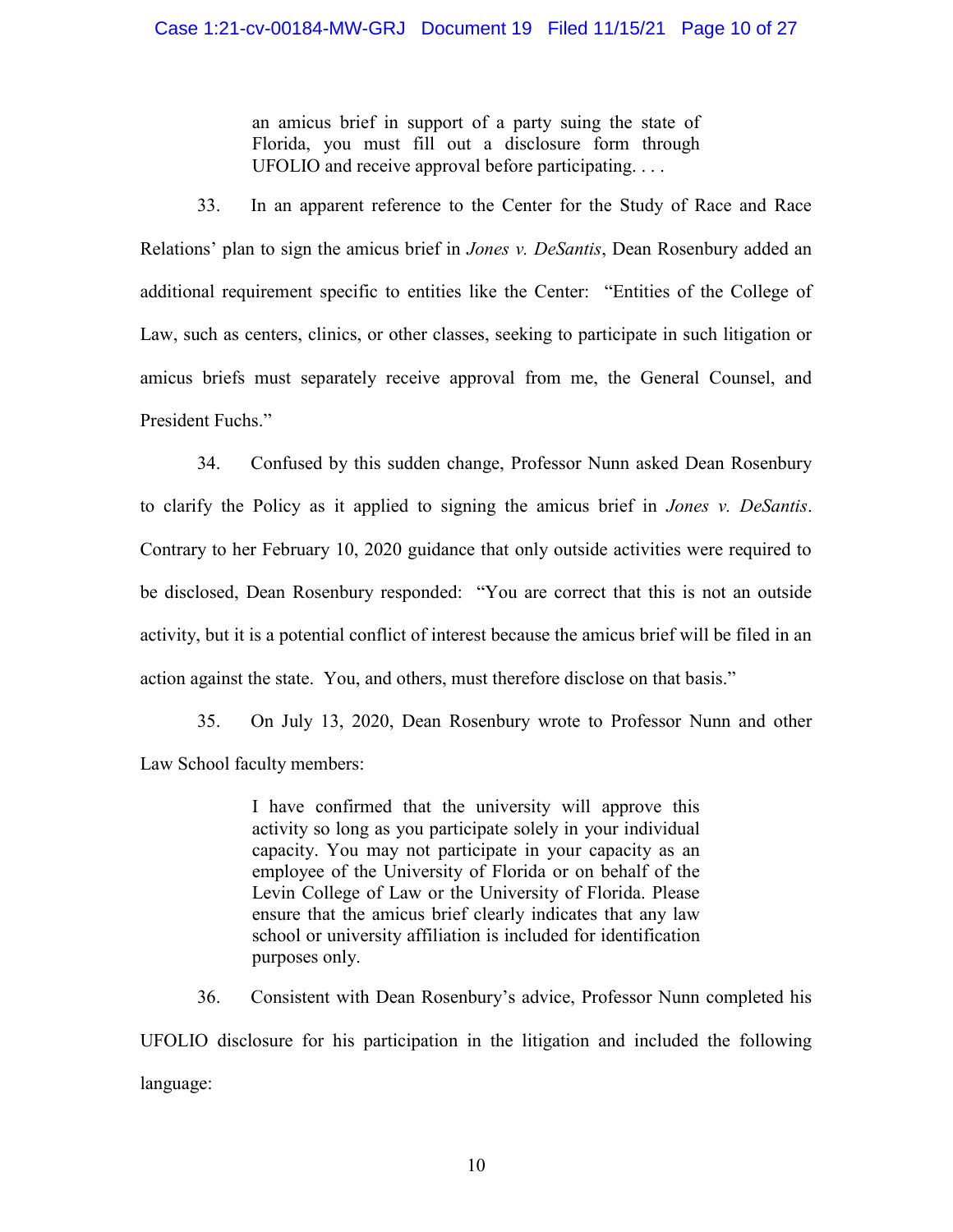[Signing on to the amicus brief] will not put me in a position adverse to the interests of the University of Florida. I simply wish to sign on to an amicus brief, as one of more than 100 professors at law, to express an opinion about the proper interpretation of the law in regards to not infringing on the voting rights of ex-felons as provided by citizen initiative in the State of Florida. I understand that I may not participate in my capacity as an employee of the University of Florida or on behalf of the Levin College of Law or the University of Florida. I will ensure that the amicus brief clearly indicates that any law school or university affiliation is included for identification purposes only.

37. Professor Nunn's UFOLIO request was unconditionally approved on July 14, 2020.

38. Professor Reid also submitted a UFOLIO request to sign on to the *Jones v. DeSantis* amicus brief. On July 12, 2020, Professor Reid's UFOLIO request was approved with the condition that she "participate in this outside relationship in [her] individual capacity only." But, unlike Professor Nunn, her approval also stated that she was "*not permitted to use any UF* marks, logos or other *identifiers* in [her] outside activity/interest, and [could] not otherwise imply or suggest any official affiliation with UF." (emphasis added.)

39. Following the controversy surrounding the University's shifting positions, most of the 10 professors who had expressed interest in signing the amicus brief in *Jones v. DeSantis* ultimately did not do so. When the amicus brief was filed, only four Law School professors, including Professors Nunn and Reid, were listed among the 109 signatories.<sup>1</sup> The Center for the Study of Race and Race Relations was not listed.

 $\overline{a}$ 

<sup>1</sup> *See* Appearance of Counsel Form filed by Jennifer Altman for 109 Professors of Law, *Jones et al. v. DeSantis et al.*, No. 20-12003 (11th Cir. Aug. 6, 2020).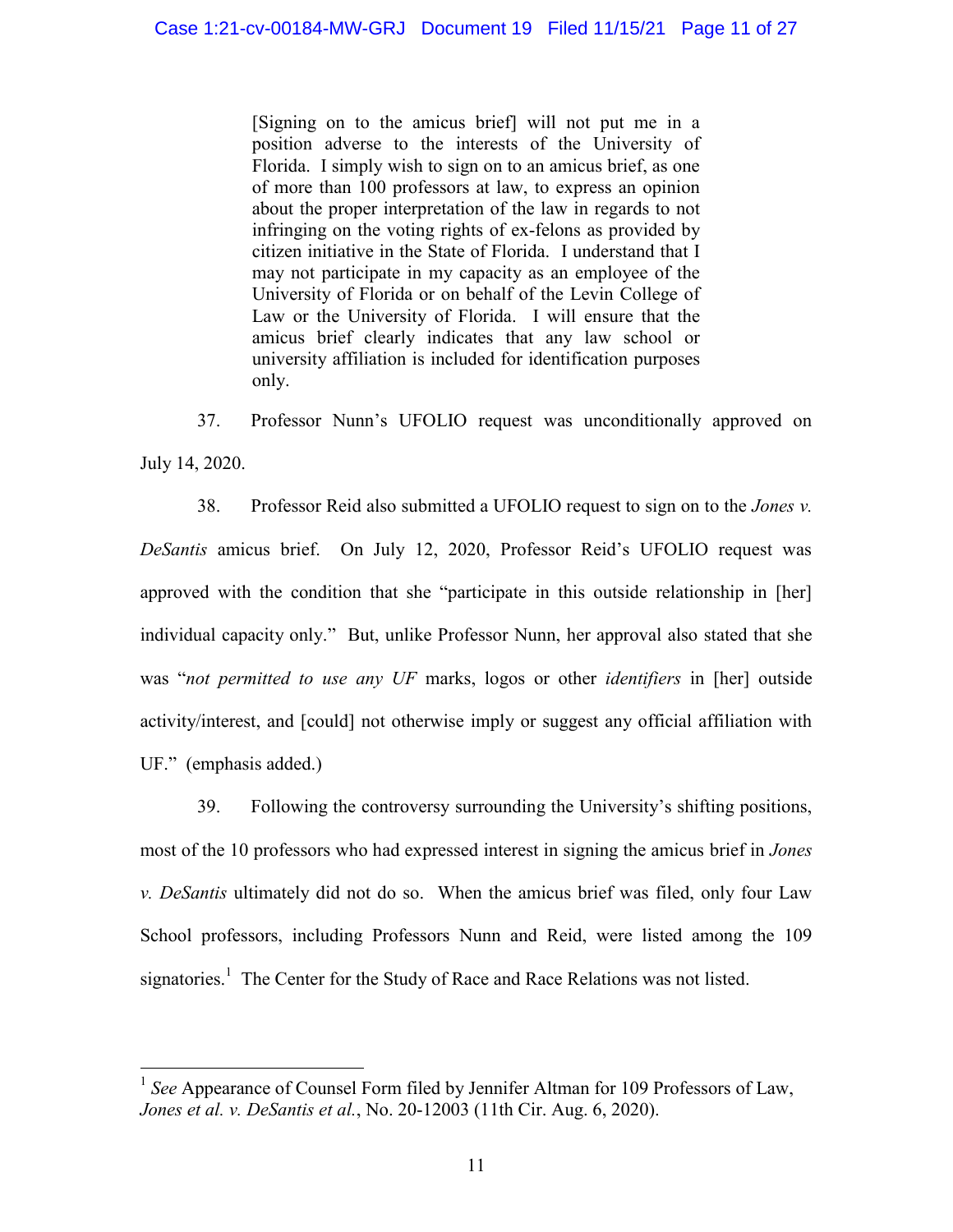## Case 1:21-cv-00184-MW-GRJ Document 19 Filed 11/15/21 Page 12 of 27

40. In addition, as a result of the University's conditions, the Law School professors' institutional affiliations were omitted from the brief. Of the 28 law professors from Florida schools, Professors Nunn, Reid, and two additional Law School professors were the only ones who did not have their institutional affiliations listed alongside their signatures. All of the other 24 law professors from other Florida schools—including Florida State University College of Law and Florida International University College of Law—who signed the amicus brief listed their institutional affiliations alongside their signatures.<sup>2</sup>

41. Although Professors Nunn and Reid agreed to join the amicus brief in *Jones v. DeSantis* in their personal capacities, listing their institutional affiliations was an important part of the message that they had wanted to convey. Their professional association with the Law School—Florida's top-ranked law school—reflected their years of practice and scholarship and would have given greater weight and credibility to their signatures on the amicus brief.

# **The University Blocks Professor Goldhagen from Testifying as an Expert Witness in Support of a Challenge to the Ban on Mask Mandates in Public Schools.**

42. On July 30, 2021, Governor Ron DeSantis entered Executive Order Number 21-175 entitled "Ensuring Parents' Freedom to Choose—Masks in Schools" (the "Executive Order"). The Executive Order precluded school districts from enacting mask mandates and threatened to withhold state funds for any school district that chose to require masks in schools.

43. Florida parents quickly sued to enjoin the Executive Order, arguing that it impaired the safe operation of schools in the State. The lawsuit was filed in the Circuit

 $\frac{1}{2}$ *See id*.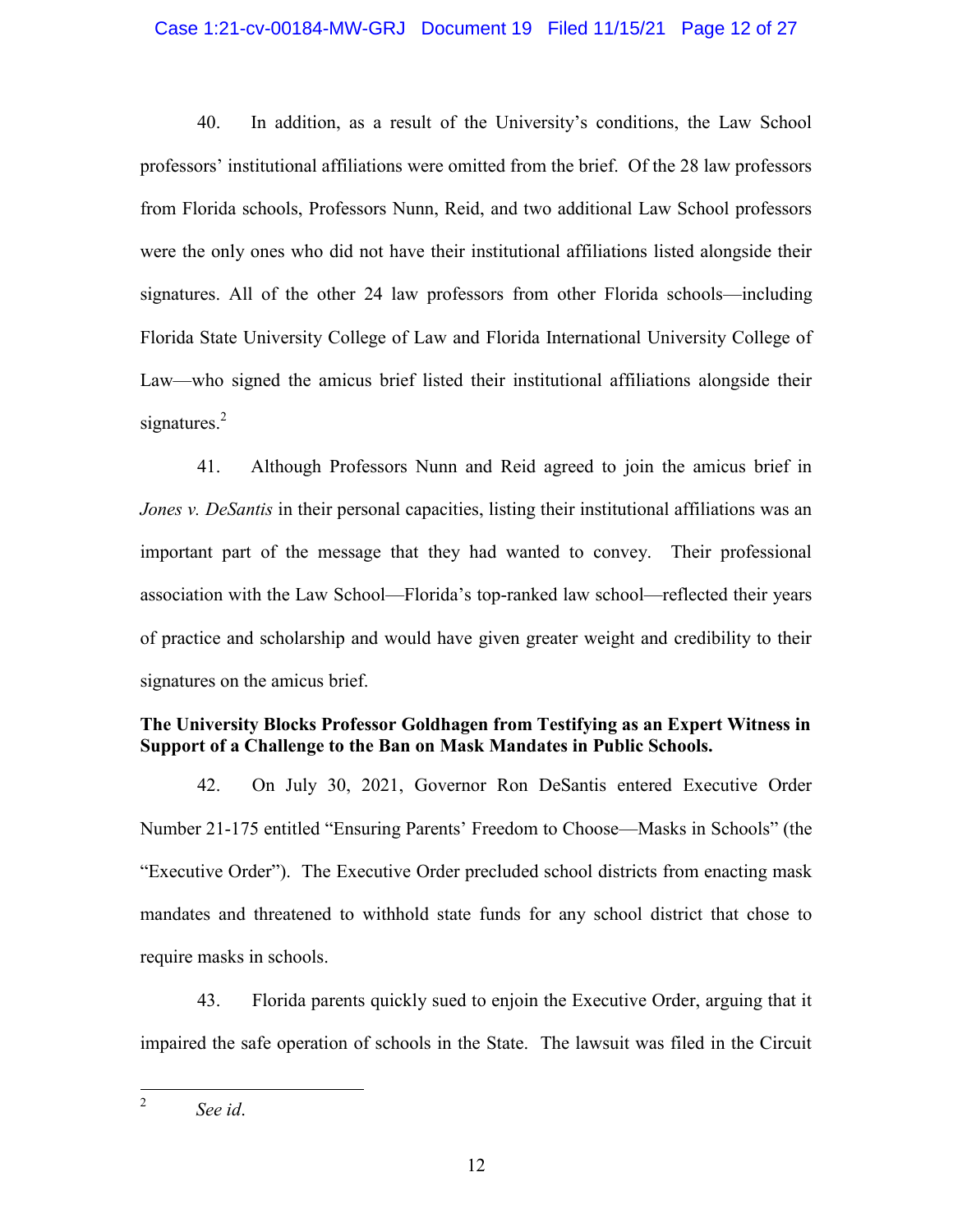## Case 1:21-cv-00184-MW-GRJ Document 19 Filed 11/15/21 Page 13 of 27

Court in Leon County under the caption *McCarthy, et al. v. DeSantis, et al.* ("*McCarthy*"), No. 2021-CA-001382 (Fla. Cir. Ct.).

44. An attorney for the plaintiffs in the *McCarthy* litigation asked Professor Goldhagen to serve as an expert witness in support of the challenge to the Executive Order, including testifying at trial, to which Professor Goldhagen readily agreed. As an expert in pediatric public health, Professor Goldhagen was asked to testify on the impact of COVID-19 on the pediatric population and the health benefits of requiring students to wear masks in schools to prevent the spread of COVID-19.

45. Although expert witnesses are typically compensated for their time and expenses in preparing expert reports and giving expert testimony, Professor Goldhagen did not request compensation for his work on the *McCarthy* case. Instead, he chose to donate his time pro bono to what he considered to be a crucial matter of public health.

46. In accordance with the Policy, on or about August 11, 2021, Professor Goldhagen duly submitted a request through UFOLIO disclosing his engagement as an expert witness in the *McCarthy* case.

47. Professor Goldhagen had served as an expert witness multiple times before with the University's approval, and he did not expect to meet any opposition from the University this time. After all, he believed, testifying on behalf of parents who wanted to protect their children's health and safety in school was entirely consistent with the University of Florida College of Medicine's "goal of improving individual and community health" and his oath as a medical doctor.

48. So Professor Goldhagen was astonished when, on August 12, 2021, Gary Wimsett marked his application "denied." In explaining the basis for the decision, Mr.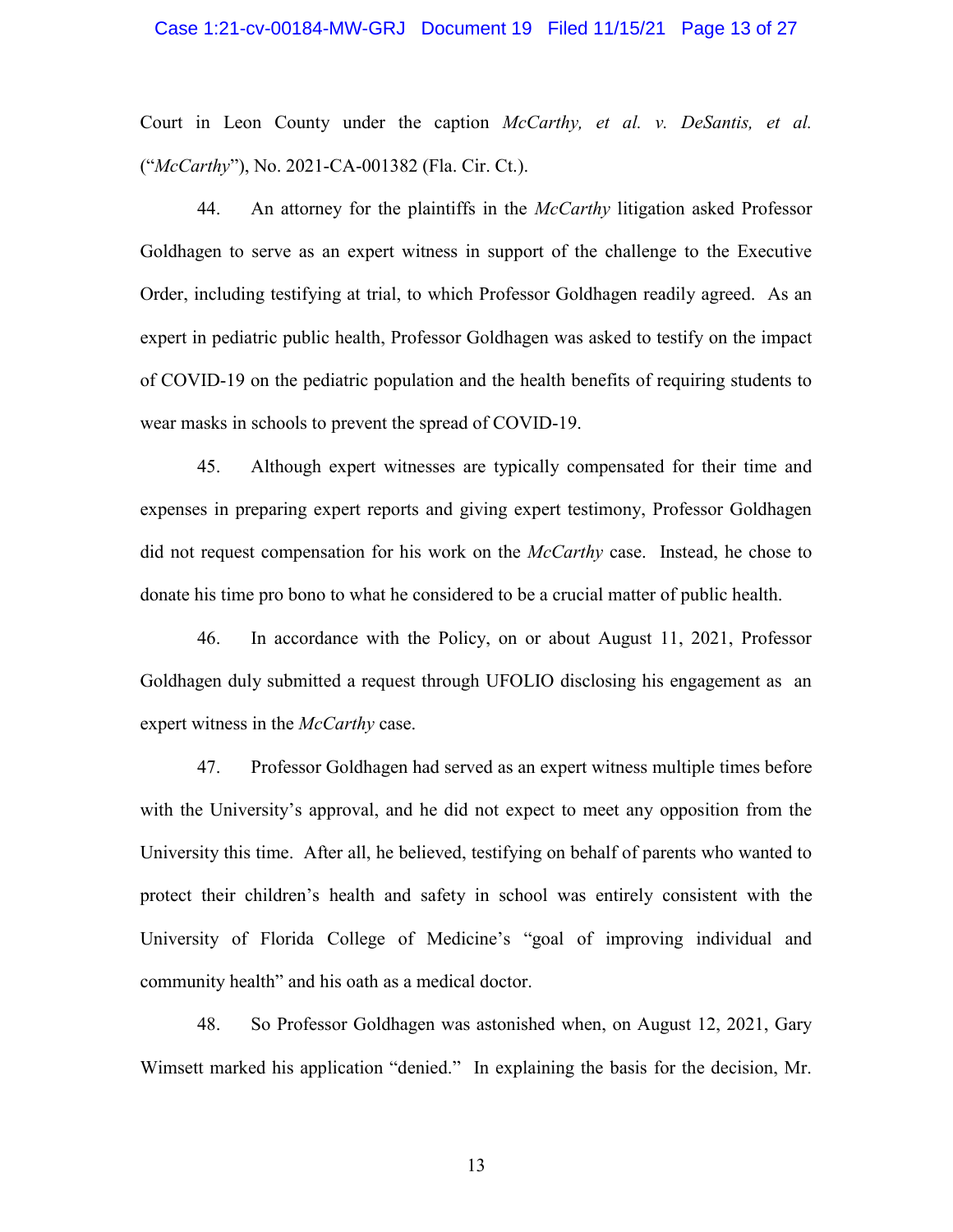## Case 1:21-cv-00184-MW-GRJ Document 19 Filed 11/15/21 Page 14 of 27

Wimsett made no attempt to hide that the University was denying Professor Goldhagen's application because Professor Goldhagen sought to testify on behalf of Florida parents and not the State, stating: "Outside activities that may pose a conflict of interest to the executive branch of the State of Florida create a conflict for the University of Florida."

49. Professor Goldhagen subsequently inquired to "learn about the appeal process/procedure for decisions related to Disclosure for outside activities" and was informed by Mr. Wimsett that "[t]here is no mechanism for appealing disapprovals in UFOLIO."

50. Professor Goldhagen informed the lawyer who had asked him to serve as an expert witness that the University did not approve his request. Though he encouraged the lawyer to subpoena him for his testimony—in which case he would be required to testify—the case moved too quickly, and the lawyer instead sought other expert witnesses who were not prevented from participating.

51. As a result of the Policy, Professor Goldhagen was not able to serve the people of Florida by sharing his expertise, experience, and medical knowledge on one of the most critical public health matters of our time.

## **The University Tries to Stop Professors Austin, McDonald, and Smith from Testifying as Expert Witnesses in Support of a Challenge to Voting Restrictions.**

52. On May 6, 2021, Governor DeSantis signed Senate Bill 90 ("SB 90") into law. Among other things, SB 90 imposes obstacles on Florida voters' ability to cast ballots through in-person voting, mail-in voting, and the use of secure drop-boxes for early voting. It also places new restrictions on third-party voter-registration drives and prohibits certain organizations, including churches, from providing assistance to voters waiting in line to vote.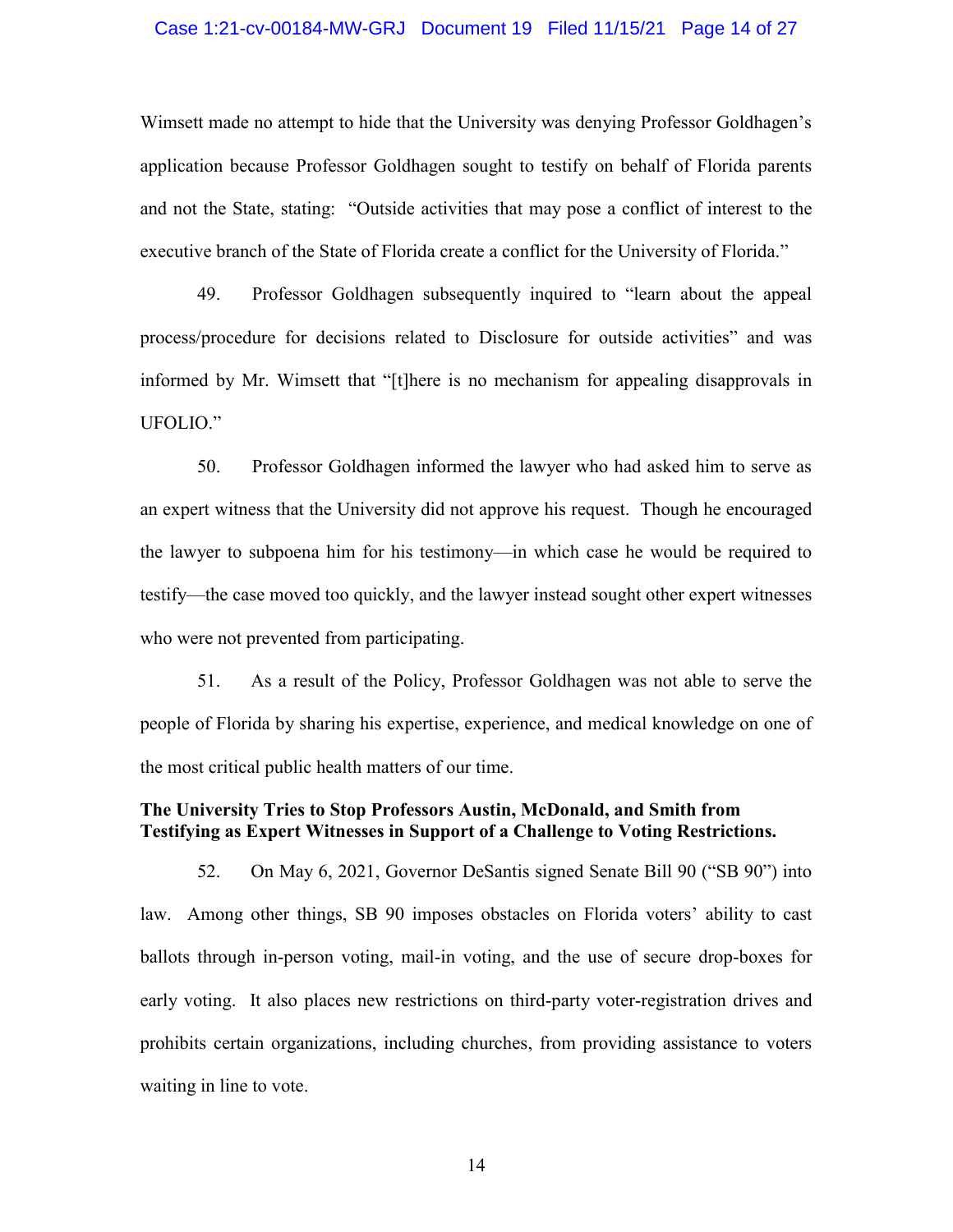## Case 1:21-cv-00184-MW-GRJ Document 19 Filed 11/15/21 Page 15 of 27

53. Voting rights advocates sued to enjoin SB 90, arguing that it disproportionately harms Black and Latino voters and poor voters. The lawsuits were consolidated before this Court under the caption *League of Women Voters of Florida, Inc., et al., v. Laurel M. Lee* ("*League of Women Voters*"), No. 4:21-cv-00186-MW-MAF (N.D. Fla.).

54. Attorneys for the plaintiffs in the *League of Women Voters* litigation asked Professors Austin, McDonald, and Smith (the "Political Science Professors") to act as expert witnesses in support of their challenge to SB 90 and ultimately to testify at trial, to which the Political Science Professors readily agreed. Those attorneys asked the Political Science Professors to testify on topics including the history of voting discrimination against minority groups, the use of mail balloting and in-person early voting in Florida, and the impact of vote-by-mail measures on minority groups.

55. Two of the Political Science Professors had undertaken similar work before. In particular, Professors McDonald and Smith previously served as expert witnesses in a number of lawsuits opposing voting regulations in states around the country, including lawsuits challenging Florida legislation and naming officers of the State of Florida as defendants.<sup>3</sup> Professor Austin began serving as an expert witness this year.

 $\overline{a}$ 

<sup>3</sup> Professor Smith has served as an expert witness in a number of cases, including: *Gruver, et al. v. Barton, et al.*, No. 1:19-cv-00121-MW-GRJ (N.D. Fla. 2019); *Rivera v. Detzner*, No. 1:18-cv-00152-MW-GRJ (N.D. Fla. 2018); *League of Women Voters of Florida, Inc. v. Detzner*, No. 4:18-cv-00251-MW-CAS (N.D. Fla. 2018); *Florida Democratic Party v. Scott*, No. 4:16-cv-00626-MW-CAS (N.D. Fla. 2016); *Arcia v. Detzner*, 1:12-cv-22282-WJZ (S.D. Fla. 2012); and *Romo v. Scott*, No. 2012-CA-000412 (Fla. Cir. Ct. 2012).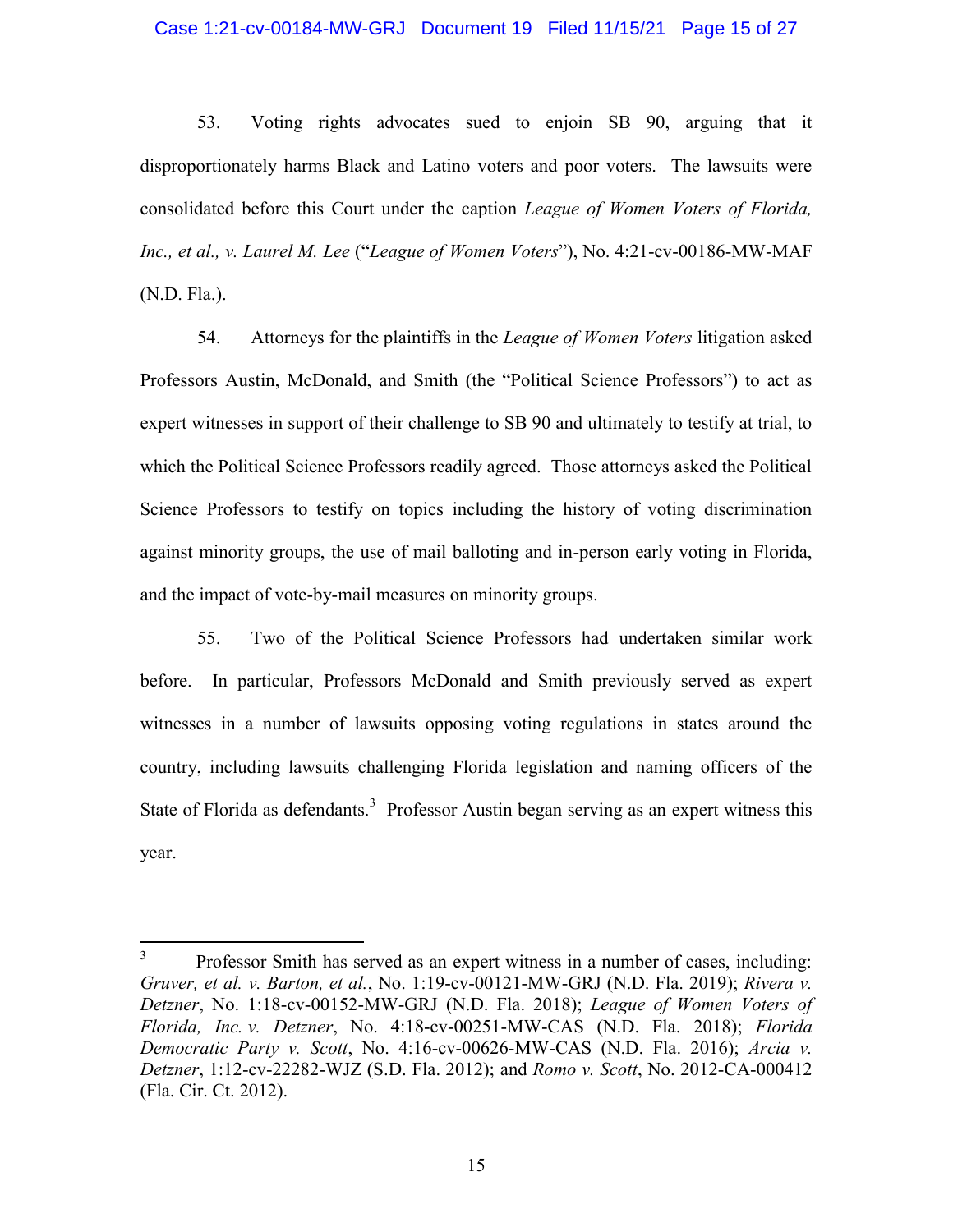## Case 1:21-cv-00184-MW-GRJ Document 19 Filed 11/15/21 Page 16 of 27

56. As is typical and expected in expert witness engagements, Professors McDonald and Smith received fair compensation for their time and expenses in preparing their expert testimony in prior cases. Plaintiffs' engagement in the *League of Women Voters* litigation was no different in this respect.

57. The University did not object to Professor Smith and McDonald's prior work as expert witnesses. If anything, it commended them. For example, in Professor Smith's annual performance reviews, the University praised his research and advocacy on voting rights as "impactful and important for our colleagues, students, and the citizens of Florida." And it celebrated both his considerable scholarly writings as well as his role as an advocate on voting issues, calling his work "important both as a scholar and as a contribution to the people of Florida."

58. In accordance with the Policy, each of the Political Science Professors submitted requests through UFOLIO disclosing their engagement as expert witnesses in connection with the *League of Women Voters* litigation.

59. The University refused to approve each of the Political Science Professors' applications, offering a series of shifting and inconsistent explanations that laid bare the University's real goal: to prevent the Political Science Professors from testifying in support of a challenge to the State's policies.

60. On July 7, 2021 and again on October 11, 2021, the University sent Professor Smith a disapproval notice. As with Professor Goldhagen, the University told Professor Smith: "Outside activities that may pose a conflict of interest to the executive branch of the State of Florida create a conflict for the University of Florida."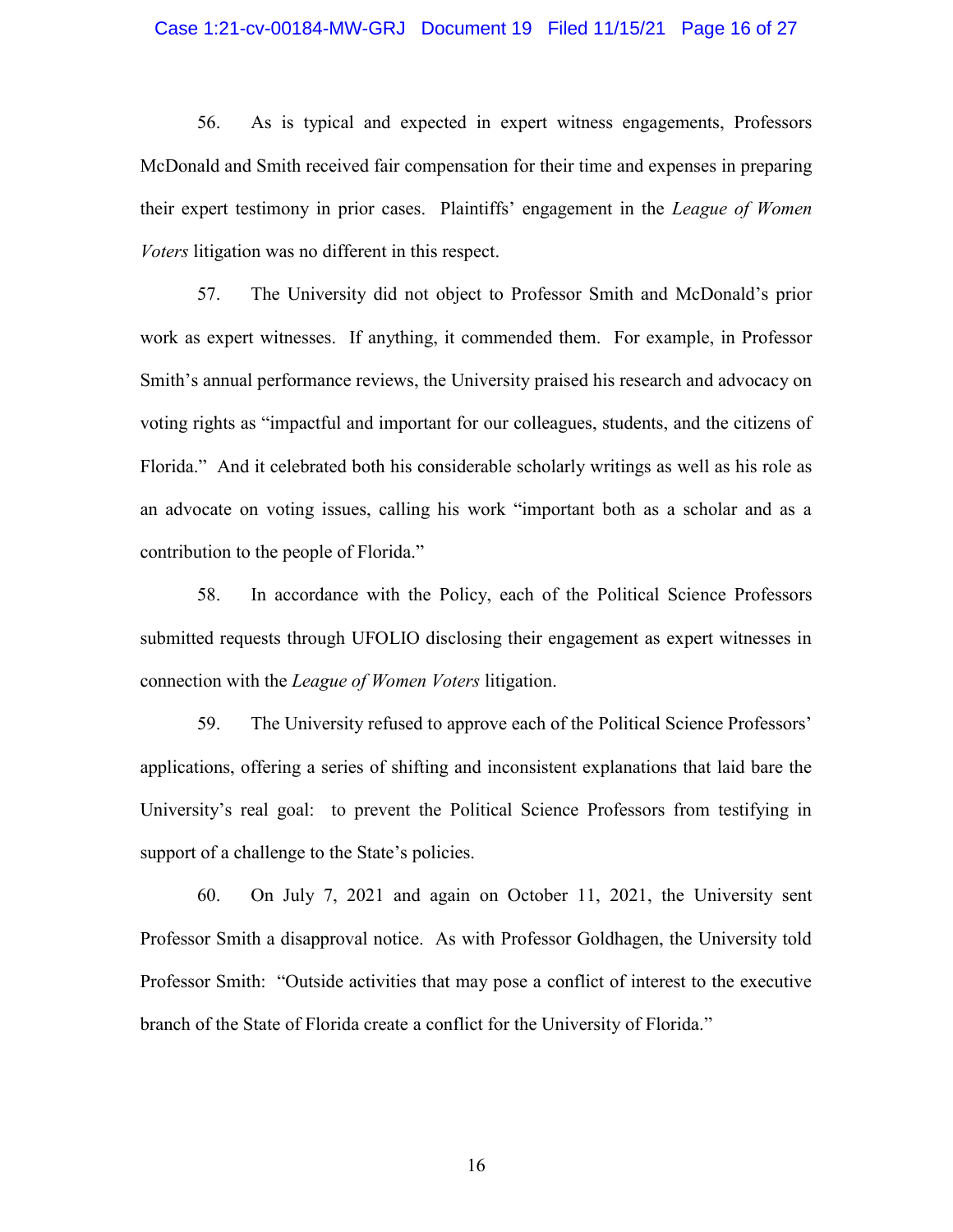## Case 1:21-cv-00184-MW-GRJ Document 19 Filed 11/15/21 Page 17 of 27

61. On October 13, 2021, the University sent Professor McDonald a disapproval notice, which once again equated the interests of the University—a public research institution—with those of the State. It stated: "UF [w]ill deny its employees' requests to engage in outside activities when it determines the activities are adverse to its interests."

62. Also on October 13, 2021, the American Civil Liberties Union's ("ACLU") Florida chapter sent a letter to Gary Wimsett, Assistant Vice President for Conflicts of Interest, and Brian Powers, Director, Conflicts of Interest, which stated that there "is no question that Dr. Smith would be speaking in his capacity as a private citizen, not as an employee of the University," that "he would obviously be speaking on a matter of public concern," and that his "interest in sharing his important perspective, and the public's interest in better understanding the operation of their government, far outweigh any purported contrary interest that UF might have." The ACLU requested that the University "immediately rescind the denial" of Professor Smith's participation as an expert witness. The University did not respond to this letter.

63. On October 15, 2021, the University sent Professor Austin a disapproval notice containing the same language as was sent to Professor McDonald, but adding: "As UF is a state actor, litigation against the [S]tate is adverse to UF's interests."

64. Following Professor Austin's and Professor McDonald's disapprovals, the ACLU sent letters on their behalf similar to the letter sent on behalf of Professor Smith. The ACLU, again, received no reply.

65. On October 29, 2021, Plaintiffs' counsel sent a letter to Ryan Fuller, Associate Vice President and Deputy General Counsel for the University, which noted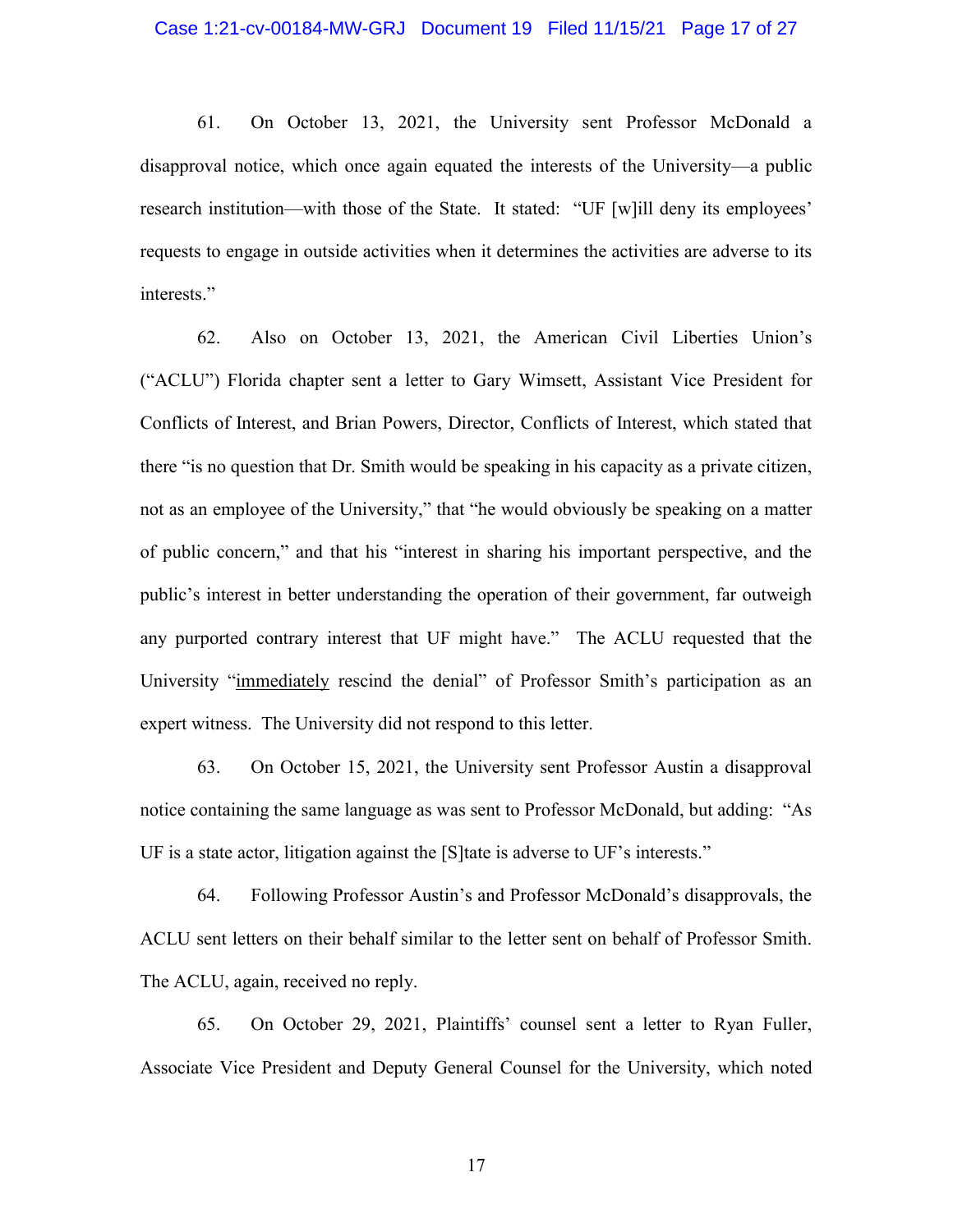## Case 1:21-cv-00184-MW-GRJ Document 19 Filed 11/15/21 Page 18 of 27

that the University's Policy violated the Political Science Professors' constitutional rights and asked the University to reverse its disapproval decisions.

66. In response, the University adopted an all-new justification for its actions. In a statement posted on its website on October 30, 2021, the University suggested that the reason for the disapprovals was not only that the Political Science Professors' testimony was expected to be "adverse to the [U]niversity's interests as a state of Florida institution" but also that the Political Science Professors would be "paid" for their time and expenses.

67. On November 1, 2021, when Plaintiffs' counsel sent another letter to the University asking for clarity, the University retreated to yet a new position. In a letter replying to Plaintiffs' counsel, Fuller reiterated that the Political Science Professors' testimony "involved activities that are adverse to the State of Florida." But, he asserted, "pursuant to the University's policy related to outside activities," the Political Science Professors could testify as long as it was "in their personal capacit[ies], without the use of any University resources and without compensation."

68. Apparently recognizing the inconsistencies in its shifting positions, in a November 1, 2021 letter from President Fuchs to the "campus community," the University announced it was "immediately appointing a task force to review the [U]niversity's conflict of interest policy and examine it for consistency and fidelity," but provided no other details. As to the Political Science Professors, President Fuchs' letter stated: "[I]f the professors wish to testify pro bono on their own time without using [U]niversity resources, they are free to do so."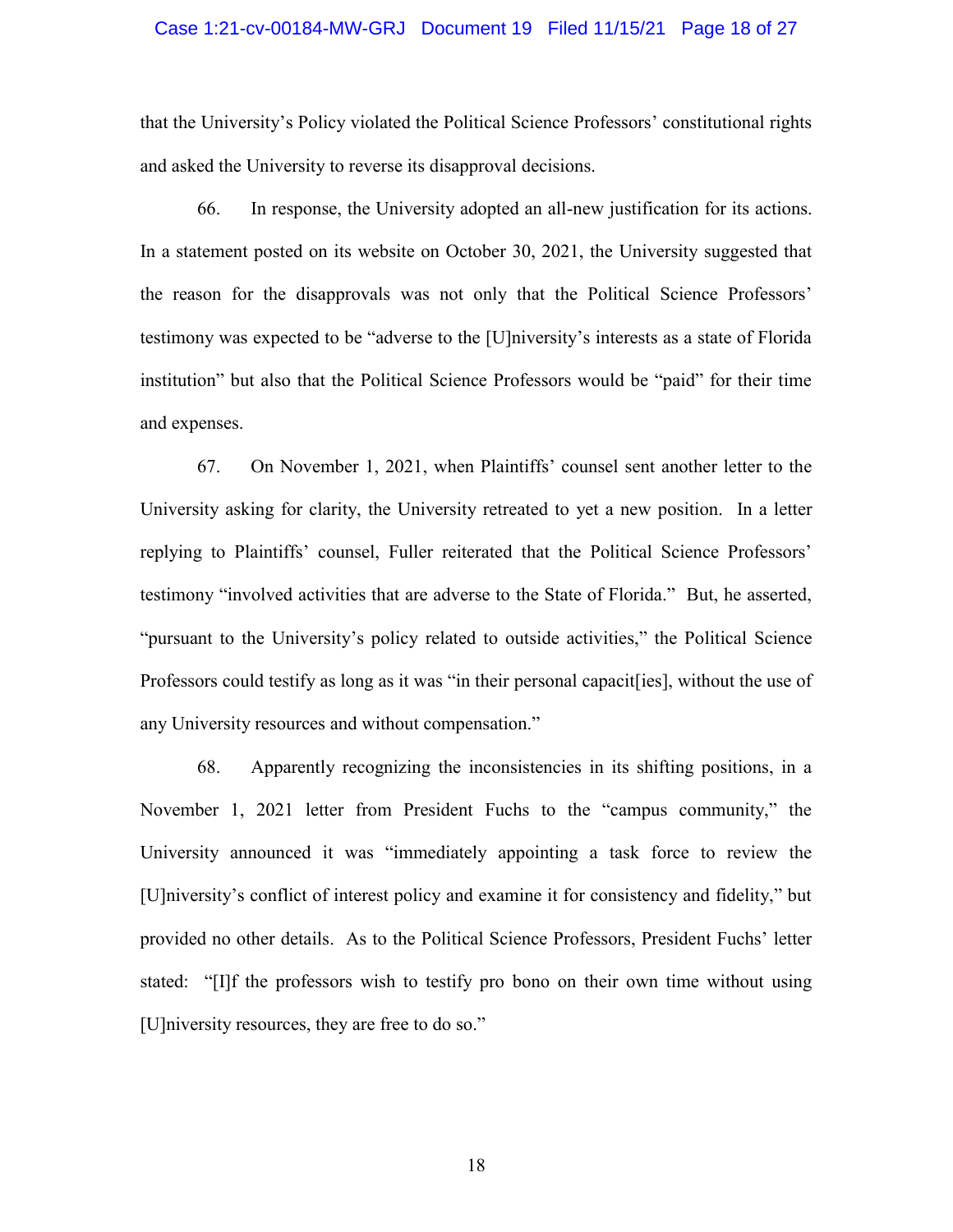## Case 1:21-cv-00184-MW-GRJ Document 19 Filed 11/15/21 Page 19 of 27

69. But, as President Fuchs and Mr. Fuller surely knew, the Political Science Professors' work as expert witnesses would be performed solely in their personal capacities, and it would not impinge on the time that they are expected to devote to their work for the University or use University resources.

70. As for the University's suggestion that its real problem with the Political Science Professors' testimony was that they would be compensated for it, that rationale is at odds with the University's position regarding the Law School professors' unpaid participation in the *Jones v. DeSantis* amicus brief and Professor Goldhagen's unpaid participation in the *McCarthy* case.

71. Moreover, the State seemingly had no problem with the faculty of a public university testifying and receiving compensation for expert witness work that favors the State's viewpoint. Florida International University, like the University of Florida, has adopted a policy that limits faculty's outside activities that pose a conflict of interest with the "university, the Board of Governors, and/or the State of Florida." Upon information and belief, pursuant to that policy, Florida International University permitted Professor Dario Moreno to receive compensation for being an expert witness for the Republican National Committee and the National Republican Senatorial Committee as intervenors in the very same litigation in which the University forbade the Political Science Professors from doing the same for voting rights groups.

## **Facing a Public Outcry, the University Rescinds Specific UFOLIO Denials But the Policy Remains in Place.**

72. The University's refusal to allow the Political Science Professors to testify was made public in late October 2021, igniting a firestorm of public criticism.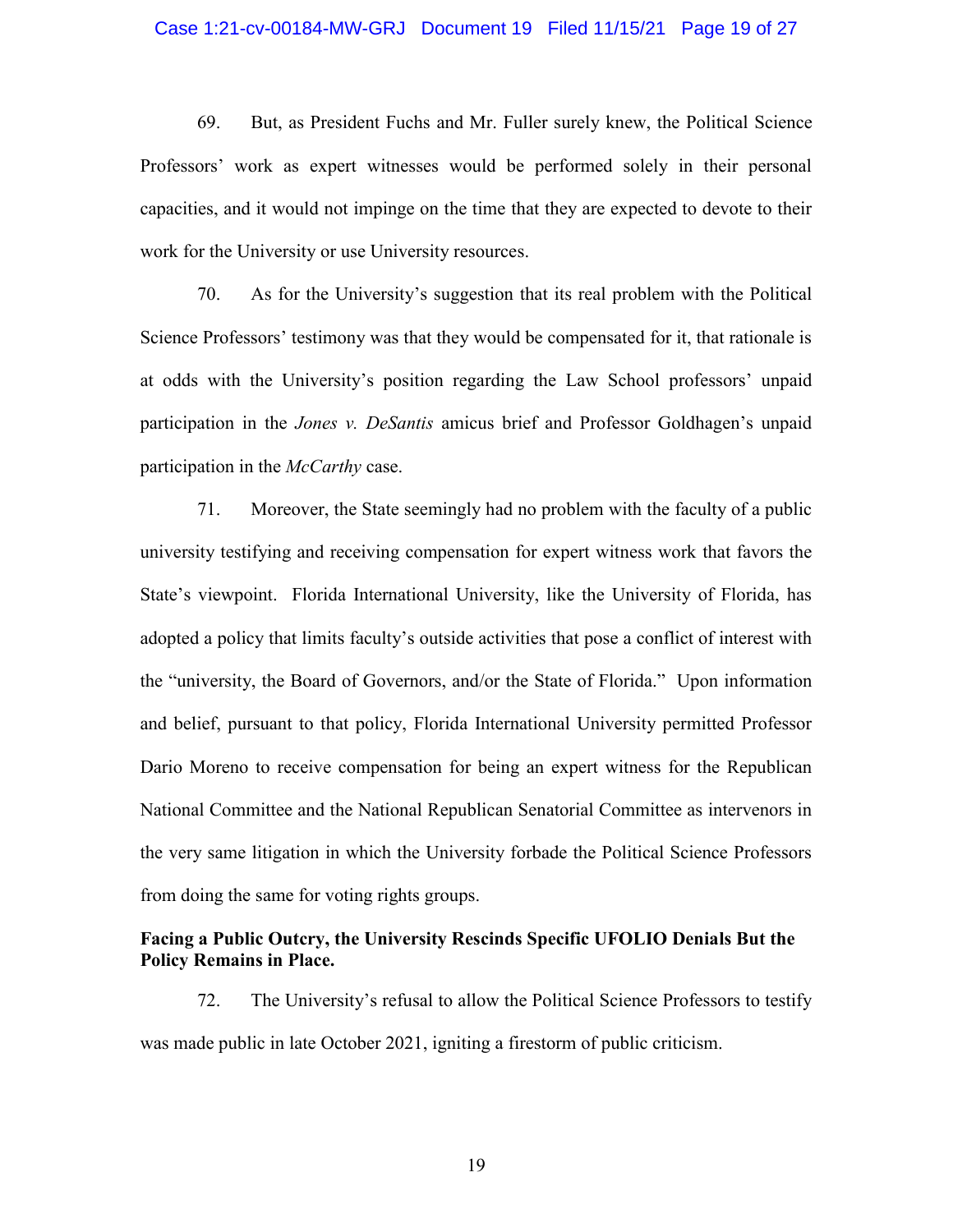## Case 1:21-cv-00184-MW-GRJ Document 19 Filed 11/15/21 Page 20 of 27

73. Florida's Democratic congressional delegation sent a letter to President Fuchs lambasting the school's attempt to block professors from serving as expert witnesses, and the American Association of University Professors released a statement condemning "in the strongest possible terms" the University's "infringement of [its professors'] academic freedom rights."<sup>4</sup>

74. Nationally recognized academics condemned the University's Policy, as well. Keith Whittington, a Princeton professor and Chair of the Academic Committee of the Academic Freedom Alliance, wrote in an October 31, 2021 letter to President Fuchs and other University leaders: "The University is mistaken in thinking that this decision is consistent with the principles of free speech and academic freedom."<sup>5</sup> Similarly, Robert George, a Professor of Jurisprudence and Director of the James Madison Program in American Ideals and Institutions at Princeton University, told University administrators at a meeting of the Florida Board of Governors that the Policy infringed professors' First Amendment rights.<sup>6</sup>

75. The University's actions brought about a threat to its own accreditation status. On or about November 1, 2021, the Southern Association of Colleges and

 $\frac{1}{4}$ *See* Statement from AAUP President Irene Mulvey

on University of Florida's Blatant Violation of Academic Freedom, University of Florida's Politically Motivated Violation of Academic Freedom Undermines the Common Good, Am. Assoc. of Univ. Professors (Nov. 1, 2021), https://www.aaup.org/news/university-floridas-politically-motivated-violation-academic-

freedom-undermines-common-good#.

<sup>5</sup> *See* Letter from Keith Whittington to President Kent Fuchs (Oct. 31, 2021), https://academicfreedom.org/wp-content/uploads/2021/11/AFA-letter-to-UF-on-experttestimony-prohibition.pdf.

<sup>6</sup> *See* Jimena Tavel, *Princeton Legal Scholar Advises UF to Back Off Restricting Professors in Suit Against State*, MIAMI HERALD (Nov. 3, 2021), https://www.miamiherald.com/news/local/education/article255522016.html#storylink=cp y.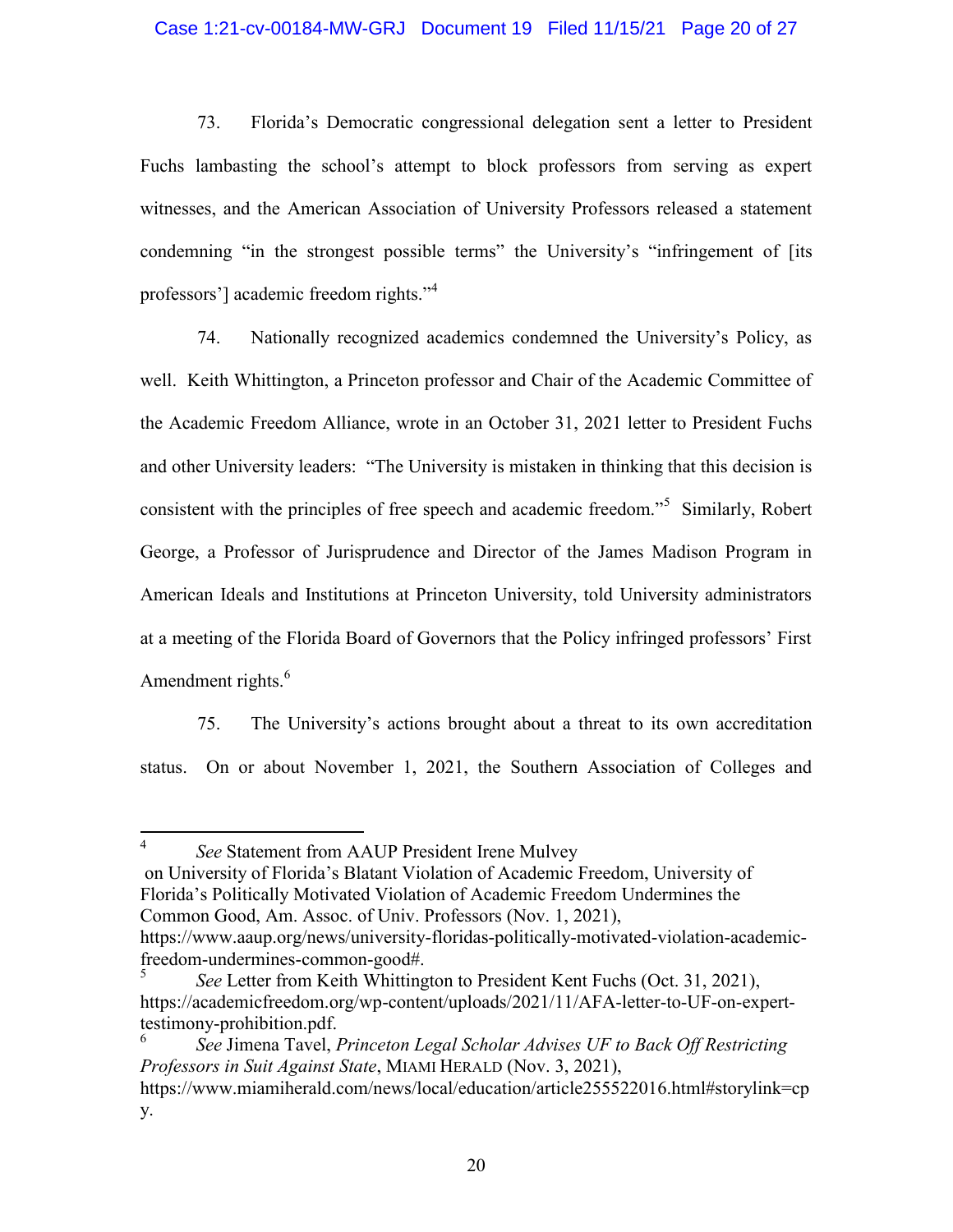## Case 1:21-cv-00184-MW-GRJ Document 19 Filed 11/15/21 Page 21 of 27

Schools, the University's accreditor, asked for clarification on the Policy and stated that it might launch an investigation to determine if the University's actions violated its rules.<sup>7</sup>

76. On November 5, 2021, the University reversed its denials of the Political Science Professors' UFOLIO applications, apparently as a matter of discretion. On or about that date, Professor Goldhagen's UFOLIO denial for the *McCarthy* case and for at least one other case concerning the ban on mask mandates were changed to "approved."

77. President Fuchs also announced that the newly appointed task force would "make a recommendation to [him] on how [the University] should respond when employees request approval to serve as expert witnesses in litigation in which their employer, the state of Florida, is a party," and would be asked to deliver "a preliminary recommendation by Monday, November 29."

## **The Policy Remains in Place, Continuing to Violate Plaintiffs' Free Speech Rights.**

78. The University's unconstitutional Policy remains in place, and the University's hastily appointed task force is unlikely to remedy the problem. Public statements by President Fuchs, Provost Glover, and Dean Rosenbury—the latter two of whom serve on the task force—all indicate that the task force's mandate is limited to expert witness work and will not address other forms of participation in litigation or advocacy against State policies. President Fuch's November 5, 2021 announcement stated only that the task force's preliminary recommendation would address expert witness work by faculty members. Likewise, Dean Rosenbury, while inviting her

 $\overline{a}$ 

<sup>7</sup> *See* Lindsay Ellis, *U. of Florida's Accreditor Will Investigate Denial of Professors' Voting-Rights Testimony*, THE CHRONICLE OF HIGHER EDUCATION (Nov. 1, 2021); *Accreditation Firm Investigating UF Professors Testimony Incident*, WCJB (Nov. 2, 2021), https://www.chronicle.com/article/u-of-floridas-accreditor-will-investigatedenial-of-professors-voting-rights-testimony;

https://www.wcjb.com/2021/11/02/accreditation-firm-investigating-uf-professorstestimony-incident/.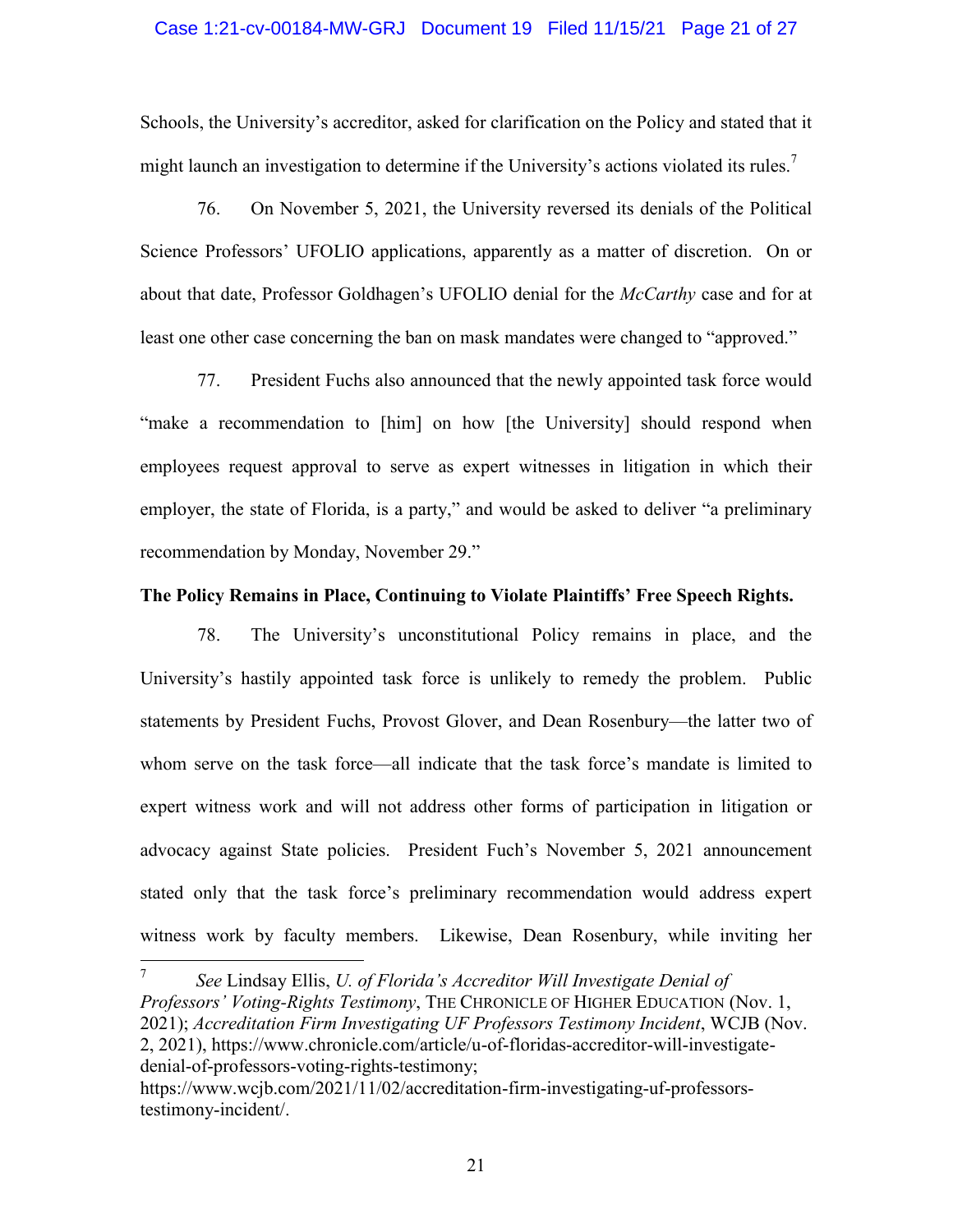## Case 1:21-cv-00184-MW-GRJ Document 19 Filed 11/15/21 Page 22 of 27

colleagues' input into the Policy, asked only for advice about the policies and procedures "as they relate to the issue of serving as an expert witness." Provost Glover stated during the task force's first meeting that it was focusing solely on the issue of expert witness testimony because "[President Fuchs] feels that this is one of the issues that is most pressing[.]"

79. Moreover, there is no set timeline for the University to make revisions—if any—to the Policy. President Fuchs asked only that the task force give him a "preliminary recommendation" by November 29, 2021. It remains unclear when, if ever, the University will reach a final decision as to the Policy's terms and scope.

80. Finally, the composition of the task force highlights its inadequacy. The group excludes any representation from the Faculty of the College of Liberal Arts and Sciences or the College of Medicine. And it includes at least two members—Dean Rosenbury and Terra DuBois, Chief Compliance, Ethics, & Privacy Officer—who are conflicted because they have both been engaged in the development and unconstitutional execution of the existing conflict of interest policies. Neither can fairly or objectively judge the permissibility or constitutionality of their own actions.

81. In the meantime, the Policy continues to violate Plaintiffs' rights. Plaintiffs frequently are asked to participate in lawsuits concerning their areas of research and teaching. Many of these cases challenge legislation or government action related to elections or criminal procedure. Many seek emergent relief, including emergency motions in death penalty cases or motions for temporary restraining orders regarding voting procedures. Plaintiffs may be required to provide research or analysis on a highly expedited basis—sometimes in a matter of hours and sometimes without knowing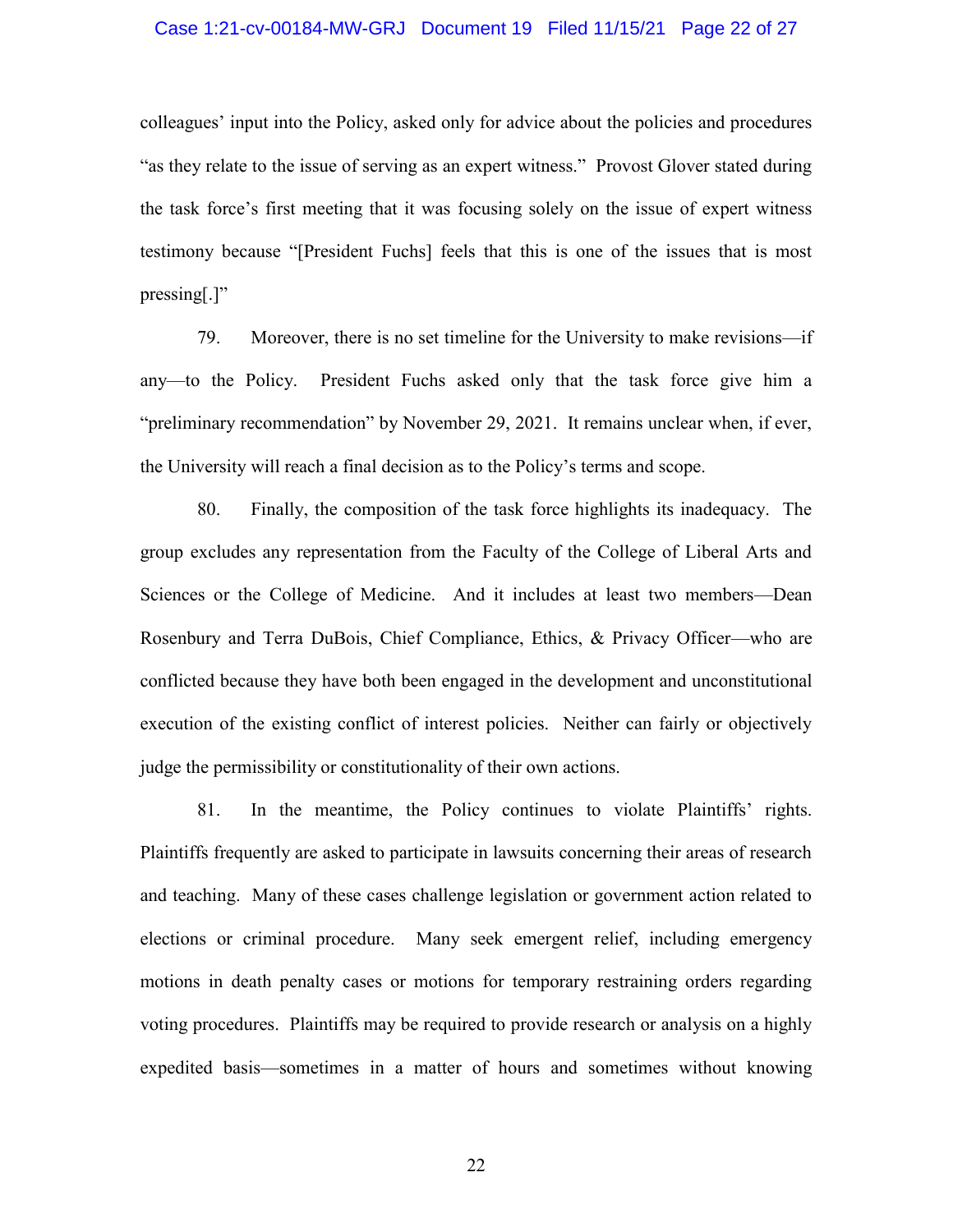## Case 1:21-cv-00184-MW-GRJ Document 19 Filed 11/15/21 Page 23 of 27

whether the State is a party to the litigation and, if so, whether their testimony will be for or against the State's position.

82. The Policy's vaguely worded terms and the discretion that it vests in the University to define them—seemingly at whim—leaves Plaintiffs unable to determine whether they are required to seek the University's approval under the Policy and, if so, whether the activity likely would be approved. As a result, Plaintiffs are likely to lose out on opportunities to participate as amici curiae or expert consultants or witnesses, particularly in fast-paced litigation.

83. As a matter of principle and commitment to academic freedom and integrity, Plaintiffs intend to continue to participate in litigation challenging State policies that are within their areas of expertise whenever possible.

84. Plaintiffs face serious risks in doing so. If Plaintiffs were to accept an expert engagement or sign an amicus brief without first receiving the University's permission, they would invite significant professional consequences. These could include, for example, withholding of institutional support or funding for projects that are important to their career advancement or denial of promotions. The Policy even states that faculty who violate its terms can be terminated.

85. The University's inconsistent and discriminatory application of the Policy has already left some Plaintiffs hesitant to participate in litigation at all. For example, on November 3, 2021, Professor Nunn received an invitation to join an amicus brief in support of Terrence Andrus's request for resentencing for a crime committed as a juvenile in *Andrus v. Texas*, No. 21-6001. Ordinarily, Professor Nunn would not hesitate to lend his name and prominence as a criminal law scholar to an amicus brief on such an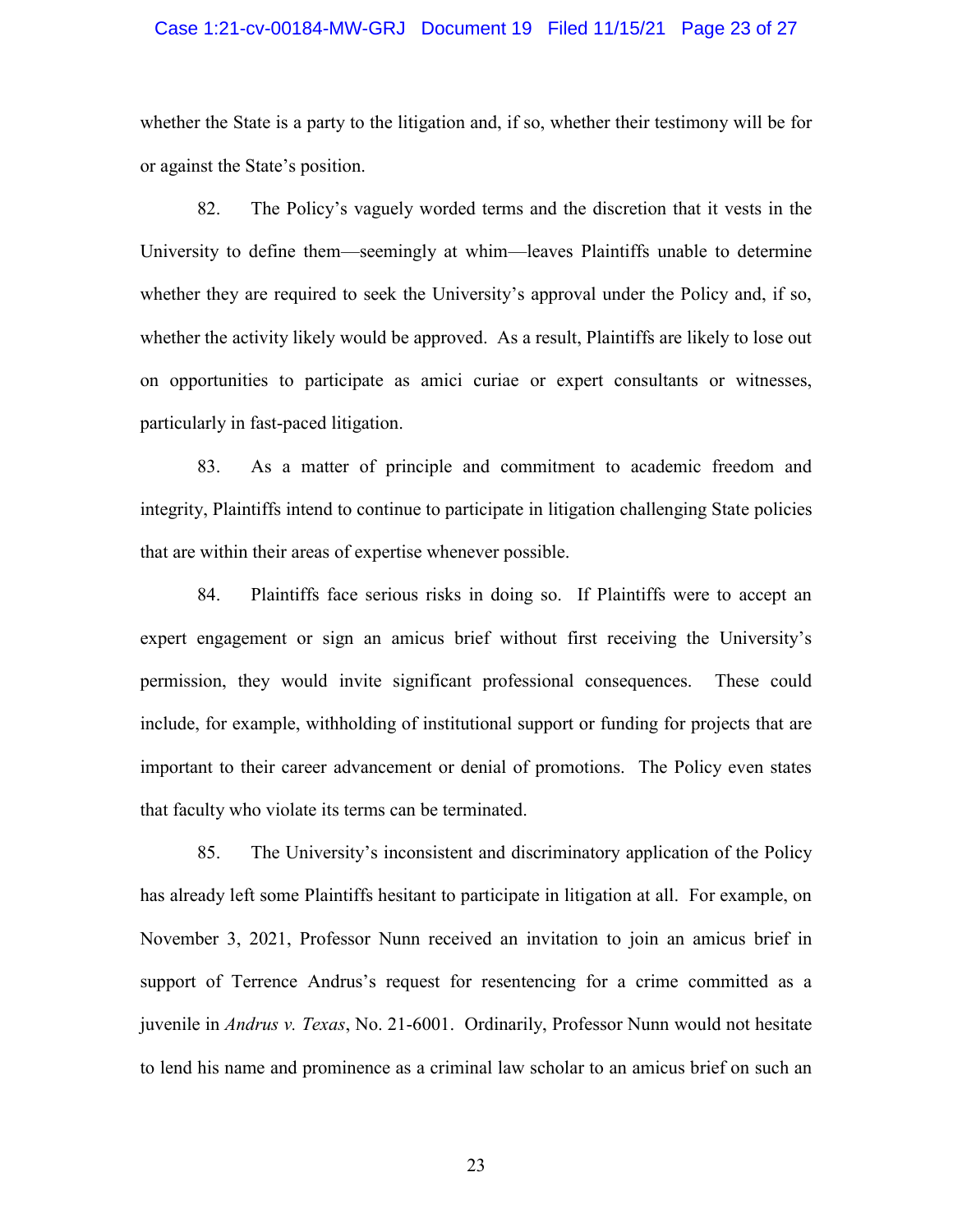## Case 1:21-cv-00184-MW-GRJ Document 19 Filed 11/15/21 Page 24 of 27

important issue. Nevertheless, on November 7, 2021, he declined the invitation, explaining that, "with all the turmoil going on down here with university oversight of our amicus signons, [he had] decided to wait until there is more clarity" on the Policy's scope. The Policy was the sole reason Professor Nunn decided not to sign the amicus brief in *Andrus*.

86. Unless and until the Policy is rescinded or declared unconstitutional to the extent it equates the University's "interest" with that of the State and allows the University unlimited discretion to block speech that it dislikes, it will continue to impede Plaintiffs from participating in litigation or other forms of advocacy that challenge State policies, in violation of the First Amendment and Plaintiffs' academic freedom.

## **FIRST CLAIM FOR RELIEF FIRST AMENDMENT U.S. Const. amends. I, XIV; 42 U.S.C. § 1983 (Against All Defendants)**

87. Plaintiffs re-allege and incorporate by reference all prior paragraphs of this Complaint as though fully set forth herein.

88. The First Amendment declares that "Congress shall make no law . . . abridging the freedom of speech." The First Amendment applies to the States under the Fourteenth Amendment.

89. 42 U.S.C. § 1983 provides a cause of action, including for declaratory or injunctive relief, against "[e]very person who, under color of any statute, ordinance, regulation, custom, or usage . . . subjects, or causes to be subjected, any citizen of the United States or other person within the jurisdiction thereof to the deprivation of any rights, privileges, or immunities secured by the Constitution and laws" of the United States.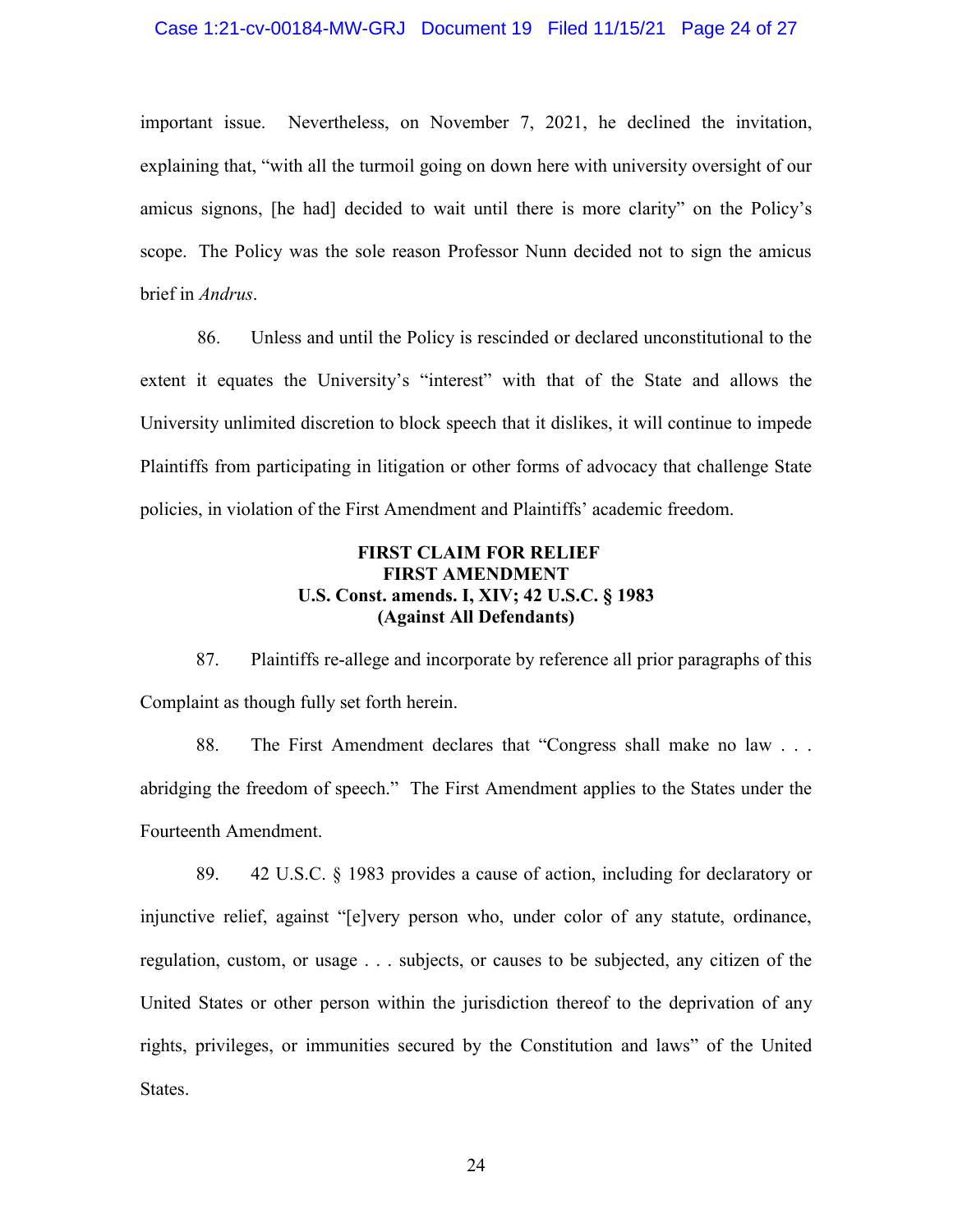## Case 1:21-cv-00184-MW-GRJ Document 19 Filed 11/15/21 Page 25 of 27

90. Pursuant to the Policy, Defendants have unbridled discretion over whether to permit or deny Plaintiffs' expressive activity based on viewpoint or content and to suppress disfavored speech, in violation of Plaintiffs' First Amendment rights.

91. Defendants also violated Plaintiffs' rights under the First Amendment by restricting Plaintiffs from participating in litigation on the basis of their viewpoint and by imposing a prior restraint on their speech, namely by requiring the University's permission to participate in litigation against the State.

92. Discrimination and prior restraint on the basis of viewpoint or content are presumptively unconstitutional. Thus, the University's restrictions must be struck down unless they are narrowly tailored to serve a compelling interest of the State.

93. The State has no compelling interest in silencing University faculty and preventing them from speaking on a topic of such significant public importance as voting rights and public health. And Plaintiffs' interest in speaking freely on a matter of public concern far outweighs any interest that the State may have in censoring their testimony. "The notion that the State may silence the testimony of state employees simply because that testimony is contrary to the interests of the State in litigation or otherwise, is antithetical to the protection extended by the First Amendment." *Hoover v. Morales*, 164 F.3d 221, 226 (5th Cir. 1998).

94. The Policy further violates Plaintiffs' First Amendment rights because its vague terms give Plaintiffs no notice of what conduct is prohibited and lead to arbitrary and viewpoint discriminatory enforcement.

95. Finally, the Policy's terms are overbroad because they capture a substantial amount of protected speech.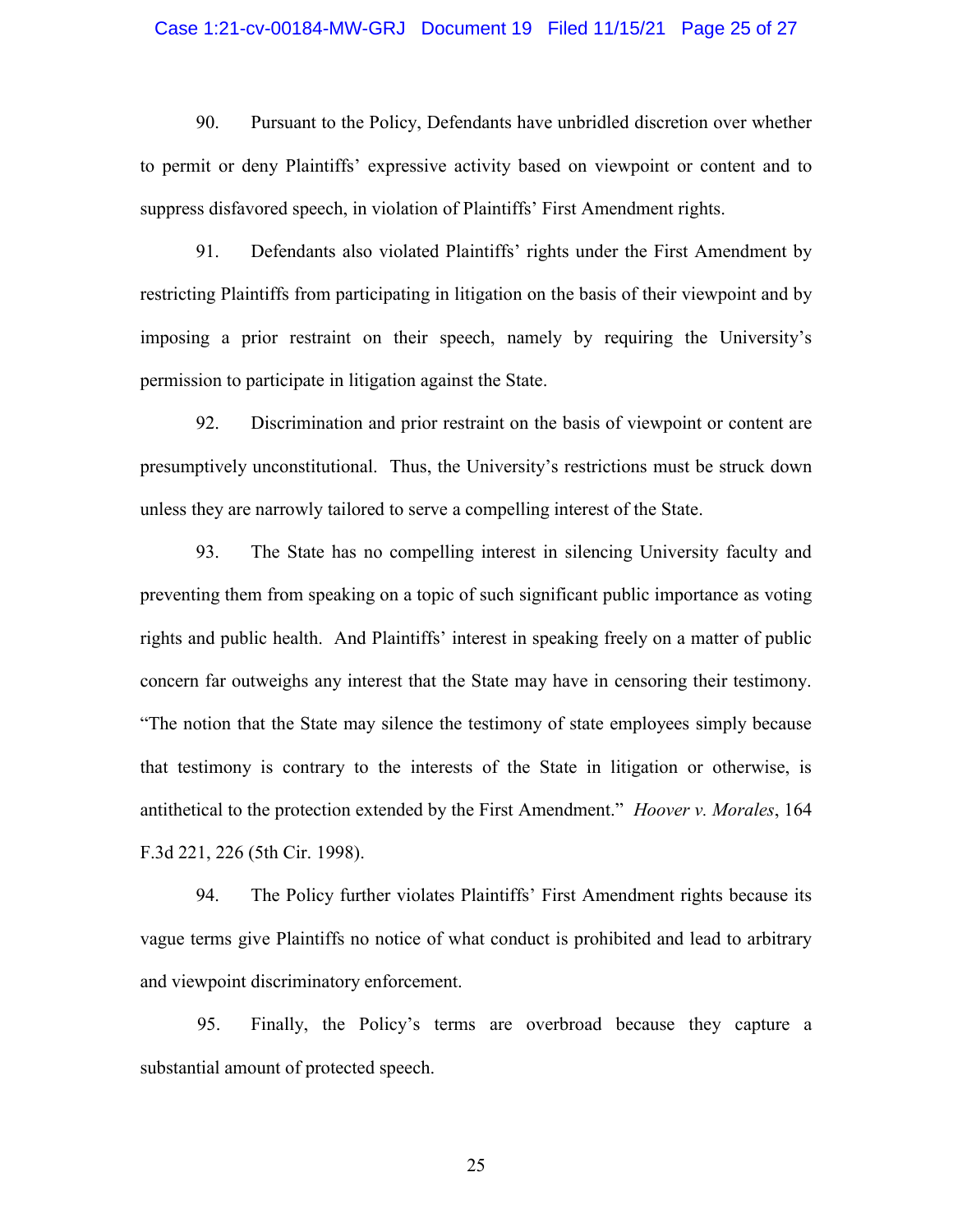## **PRAYER FOR RELIEF**

WHEREFORE, Plaintiffs pray for relief as follows:

- 1. Preliminary and permanent injunctive relief preventing Defendants from enforcing any policy or practice that provides the University discretion to limit Plaintiffs' ability to undertake outside activities, on a paid or unpaid basis, on the ground that the proposed activity is not aligned with the "interests" of the State of Florida or any of its entities or instrumentalities;
- 2. Declaratory relief declaring unlawful Defendants' policy or practice that provides the University discretion to limit Plaintiffs' ability to undertake outside activities, on a paid or unpaid basis, on the ground that the proposed activity is not aligned with the "interests" of the State of Florida or any of its entities or instrumentalities;
- 3. Reasonable attorneys' fees and costs; and
- 4. Such other and further relief as this Court may deem just and proper.

Dated: November 15, 2021 Washington, D.C.

Put A ONN

 $\rm\,By:$ 

DAVID A. O'NEIL (*pro hac vice*) Debevoise & Plimpton LLP 801 Pennsylvania Avenue N.W., Suite 500 Washington, D.C. 20004 (202) 383-8000 daoneil@debevoise.com

MORGAN A. DAVIS (*pro hac vice*) ALEXANDRA P. SWAIN\* JAIME FREILICH-FRIED (*pro hac vice*) SAMUEL ROSH (*pro hac vice*)

PAUL DONNELLY Florida Bar No. 813613 LAURA GROSS Florida Bar No. 858242 CONOR P. FLYNN Florida Bar No. 1010091 Donnelly + Gross LLP 2421 NW 41st Street, Suite A-1 Gainesville, FL 32606 (352) 374-4001 paul@donnellygross.com